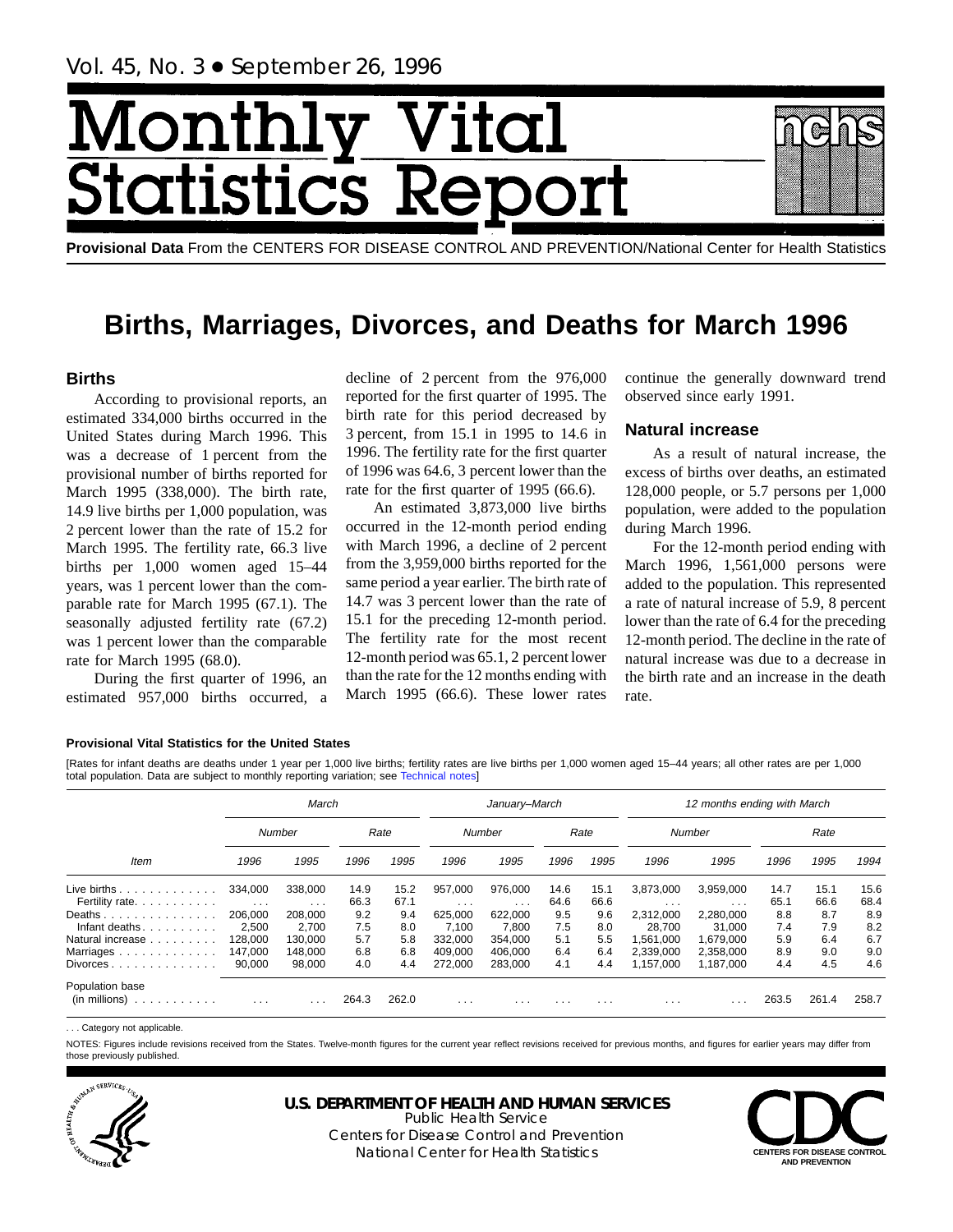## **Marriages**

An estimated 147,000 couples married in March 1996, 1 percent fewer than in March a year earlier (148,000). The current monthly marriage rate, 6.8 per 1,000 population, was unchanged from the rate for March 1995.

The number of marriages performed in the first quarter of 1996 was 409,000, 1 percent higher than the number performed during the comparable period for 1995 (406,000). The marriage rate (6.4) for the 3-month period in 1996 was the same as in 1995.

Approximately 2,339,000 marriages were performed during the 12-month period ending with March 1996, 1 percent fewer than for the same period a year earlier (2,358,000). The marriage rate for the current 12-month period (8.9) was 1 percent lower than the rate for the same period ending with March 1995 (9.0).

#### **Divorces**

An estimated 90,000 couples divorced in March 1996, 8 percent fewer than the estimated number for March 1995 (98,000). The divorce rate was 4.0 per 1,000 population for March 1996, 9 percent lower than the rate for March 1995 (4.4).

The number of divorces granted in the first quarter of 1996 was 272,000, 4 percent fewer than the number granted for the same period in 1995 (283,000). The divorce rate for the 3-month period in 1996 (4.1) was 7 percent lower than the rate for the same period in 1995 (4.4).

Approximately 1,157,000 couples divorced during the 12-month period ending with March 1996, 3 percent fewer than the number for the comparable period ending with March 1995 (1,187,000). The decline in the number contributed to a 2-percent decrease in the divorce rate—from 4.5 for the 12-month period ending with March 1995 to 4.4 for the current period.

#### **Deaths**

For March 1996 there were an estimated 206,000 deaths in the United States. The death rate was 9.2 deaths per 1,000 population, 2 percent lower than the rate of 9.4 for March a year earlier. Among the 206,000 deaths for March 1996 were 2,500 deaths at ages under 1 year.



**Provisional birth rates per 1,000 population by month: United States, 1994–96**



**Provisional seasonally adjusted fertility rates per 1,000 women aged 15–44 years: United States, 1992–96**



**Provisional marriage rates per 1,000 population by month: United States, 1994–96**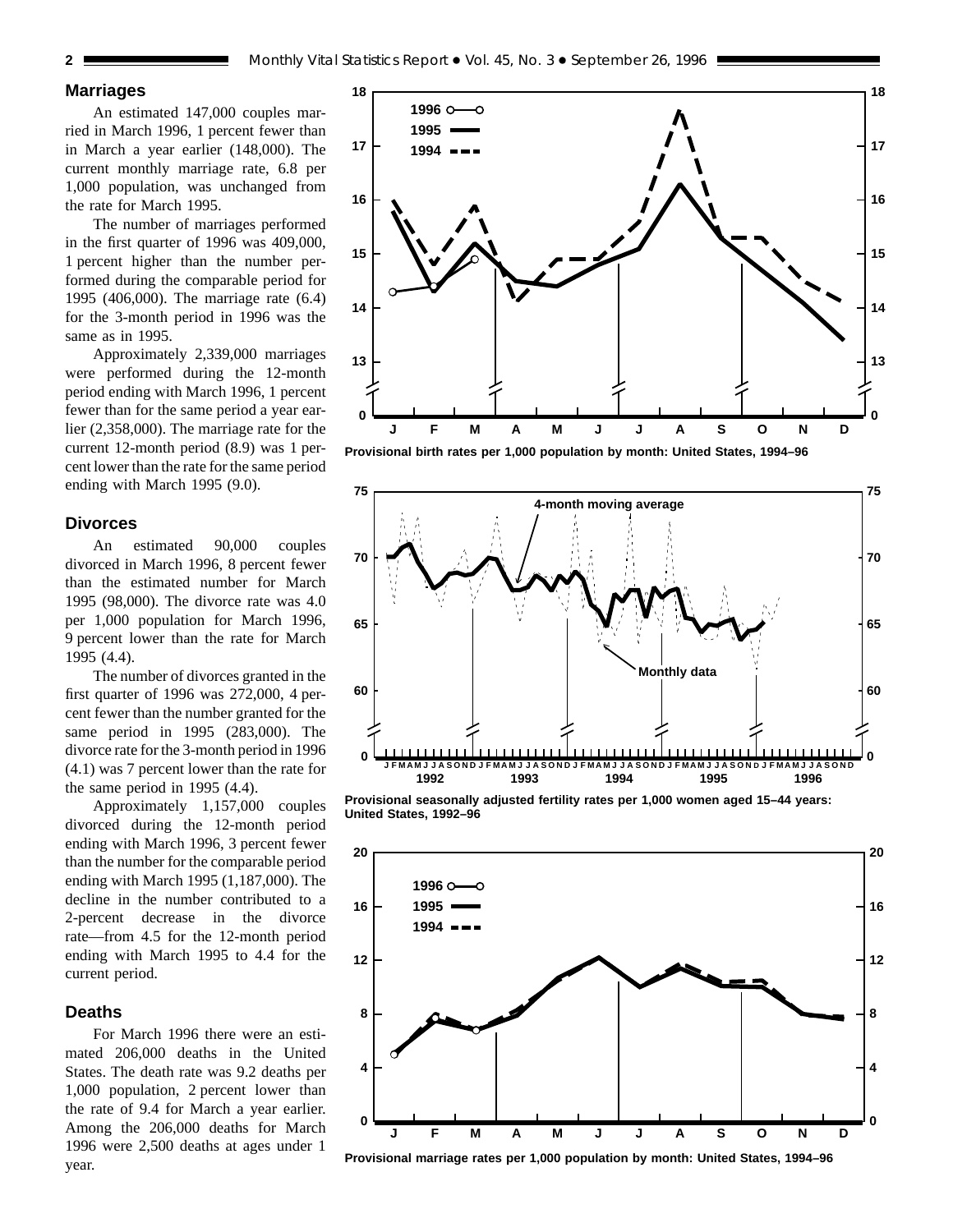According to provisional statistics, there were 625,000 deaths during the first quarter of 1996, an increase of less than 1 percent from the the first quarter of 1995 (622,000). The death rate, 9.5 per 1,000 population, was 1 percent lower than the rate of 9.6 for the first quarter of 1995. Among the 625,000 deaths for the first quarter of 1996 were 7,100 deaths at ages under 1 year, yielding an infant mortality rate of 7.5 per 1,000 live births. This rate was 6 percent lower than the rate of 8.0 for the comparable 3-month period in 1995.

The death rate for the 12 months ending with March 1996 was 8.8 deaths per 1,000 population, 1 percent higher than the rate of 8.7 for the comparable 12-month period a year earlier. The infant mortality rate for this 12-month period was 7.4 per 1,000 live births, 6 percent lower than the rate of 7.9 for the 12 months ending with March 1995.

*Current Mortality Sample, 12 months ending with February 1996*—The provisional death rate for the 12 months ending with February 1996 was 879.1 per 100,000 population, 1.1 percent higher than the rate of 869.5 for the 12-month period ending February 1995. The provisional age-adjusted death rate for the 12-month period ending with February 1996 was 501.7 per 100,000 U.S. standard million population, less than 1 percent below the rate of 504.7 for the 12-month period ending with February 1995. Age-adjusted death rates control for changes and variations in the age composition of the population; therefore, they are better indicators than crude rates for showing changes in mortality risk over time and for showing differences between race-sex groups within the population. Among the race-sex groups, the changes in the estimated ageadjusted death rates between the two 12-month periods were not statistically significant. By age the death rate for the total population decreased for the age groups under 1 year and 55–64 years and increased for the age group 75–84 years.

Among the major causes of death, the estimated death rate decreased between the two successive 12-month periods for Homicide and legal intervention. The death rate increased between the two successive 12-month periods for Diabetes



**Provisional death rates per 1,000 population by month: United States, 1994–96**





**Provisional birth rates per 1,000 population for successive 12-month periods ending with month indicated: United States, 1992–96**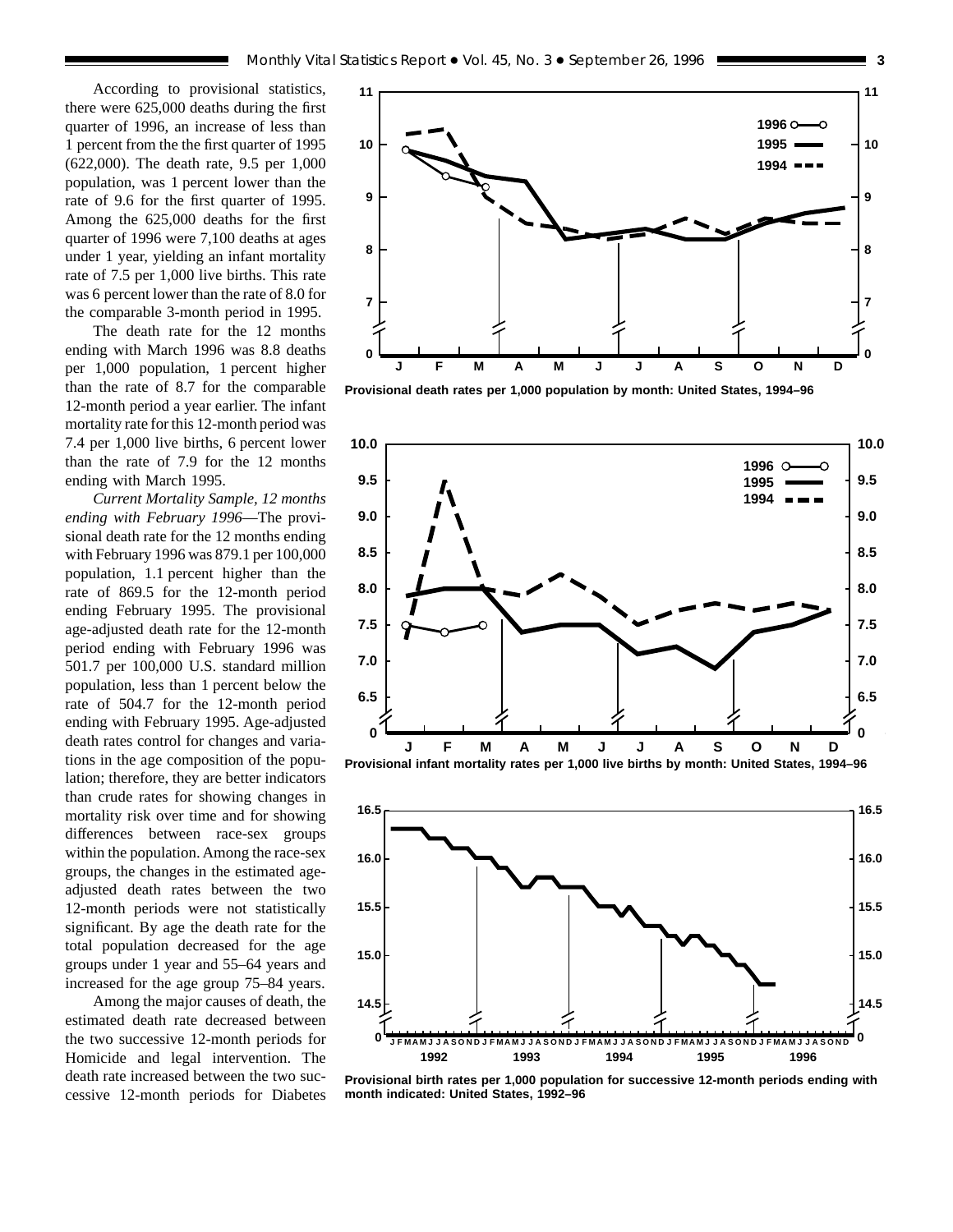mellitus and Alzheimer's disease. The increase for Alzheimer's disease may reflect changes in diagnostic practices rather than real increases in mortality from this cause.

The death rate for injury by firearms for the 12 months ending with February 1996 was 13.5 per 100,000 population, 7.5 percent less than the rate of 14.6 for the comparable 12-month period a year earlier.

The infant mortality rate for the 12 months ending with February 1996 was 747.6 per 100,000 live births, 4.9 percent lower than the rate of 785.9 for the same 12-month period a year earlier. For infants under 28 days of age, the 12-month rate ending February 1996 was 472.5, 4.7 percent lower than the rate of 496.0 for the 12-month period a year earlier. The infant mortality rate for infants aged 28 days–11 months was 274.2 compared with a rate of 289.3 for the 12-month period a year earlier. The changes in the mortality rates for infants under 28 days of age and for infants aged 28 days–11 months were not statistically significant. Among causes of infant death, the changes in infant mortality rates between the two successive 12-month periods were also not statistically significant.



**Provisional marriage rates per 1,000 population for successive 12-month periods ending with month indicated: United States, 1992–96**



**Provisional divorce rates per 1,000 population for successive 12-month periods ending with month indicated: United States, 1992–96**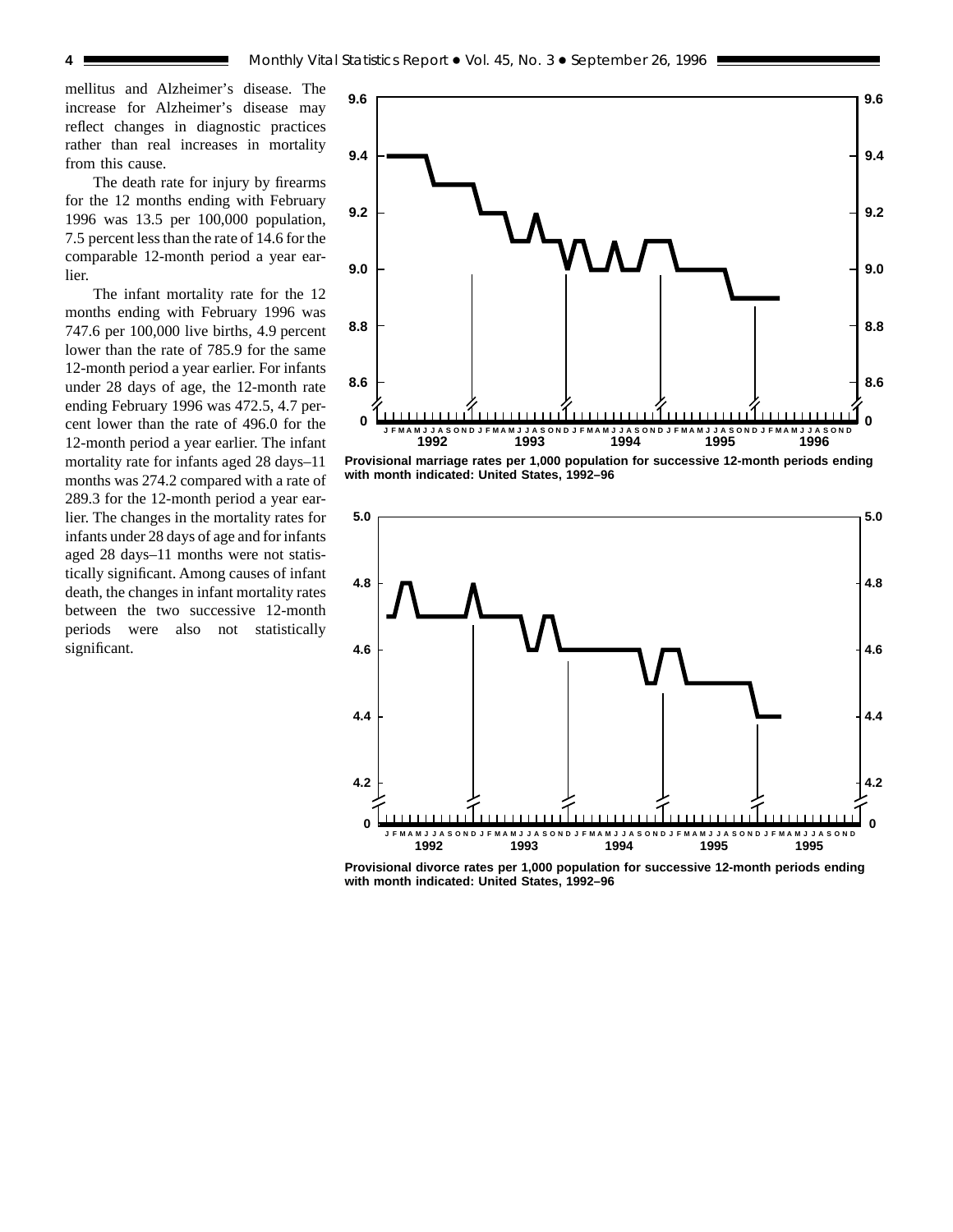

**Provisional death rates per 1,000 population for successive 12-month periods ending with month indicated: United States, 1992–96**



**Provisional infant mortality rates per 1,000 live births for successive 12-month periods ending with month indicated: United States, 1992–96**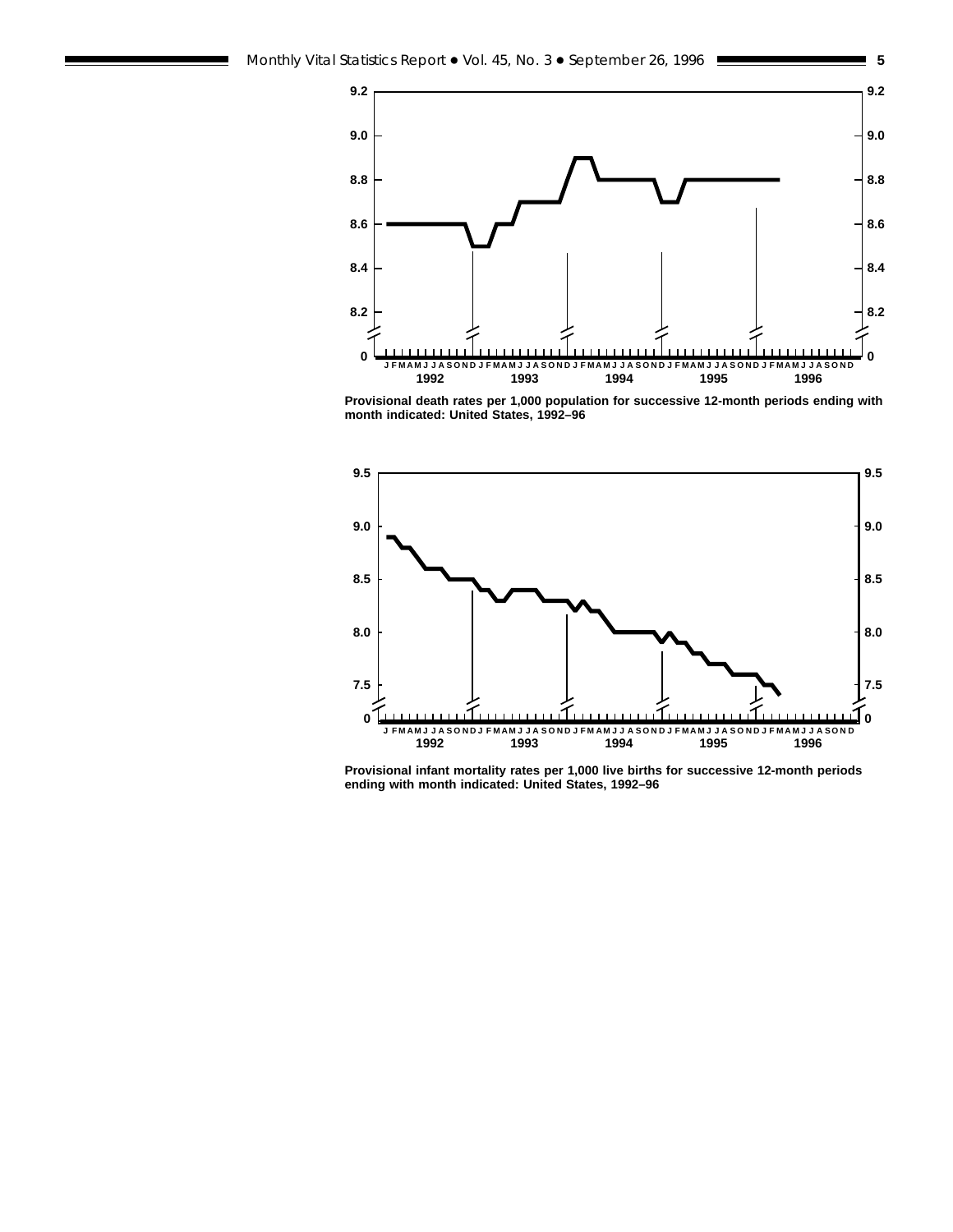#### **Table 1. Provisional number of live births, marriages, divorces, deaths, and infant deaths and rates, by month: United States, January 1995–March 1996**

[Data are provisional and are subject to monthly reporting variation; see [Technical notes\]](#page-16-0)

|                                                                                                                                                                                                                                         |         | Live births                     |                                          |                        |         | Marriages                       |         | <b>Divorces</b>                 |         | Deaths                          |        | Infant deaths                    |
|-----------------------------------------------------------------------------------------------------------------------------------------------------------------------------------------------------------------------------------------|---------|---------------------------------|------------------------------------------|------------------------|---------|---------------------------------|---------|---------------------------------|---------|---------------------------------|--------|----------------------------------|
|                                                                                                                                                                                                                                         |         |                                 | Rate per 1,000 women<br>aged 15-44 years |                        |         |                                 |         |                                 |         |                                 |        |                                  |
| Period                                                                                                                                                                                                                                  | Number  | Rate per<br>1,000<br>population | Unadjusted                               | Seasonally<br>adjusted | Number  | Rate per<br>1,000<br>population | Number  | Rate per<br>1,000<br>population | Number  | Rate per<br>1,000<br>population | Number | Rate per<br>1,000<br>live births |
| 1995:                                                                                                                                                                                                                                   |         |                                 |                                          |                        |         |                                 |         |                                 |         |                                 |        |                                  |
| January                                                                                                                                                                                                                                 | 350,000 | 15.8                            | 69.4                                     | 72.8                   | 111.000 | 5.1                             | 96.000  | 4.3                             | 220.000 | 9.9                             | 2,700  | 7.9                              |
| February                                                                                                                                                                                                                                | 287,000 | 14.3                            | 63.1                                     | 64.3                   | 146,000 | 7.5                             | 89,000  | 4.4                             | 194,000 | 9.7                             | 2,400  | 8.0                              |
| March                                                                                                                                                                                                                                   | 338,000 | 15.2                            | 67.1                                     | 68.0                   | 148,000 | 6.8                             | 98,000  | 4.4                             | 208,000 | 9.4                             | 2,700  | 8.0                              |
| April<br>in a construction of the construction of the construction of the construction of the construction of the construction of the construction of the construction of the construction of the construction of the construction of t | 313,000 | 14.5                            | 64.1                                     | 65.8                   | 165,000 | 7.9                             | 98,000  | 4.6                             | 200,000 | 9.3                             | 2,300  | 7.4                              |
| May                                                                                                                                                                                                                                     | 321,000 | 14.4                            | 63.5                                     | 64.0                   | 238,000 | 10.7                            | 103,000 | 4.6                             | 184,000 | 8.2                             | 2,500  | 7.5                              |
| June                                                                                                                                                                                                                                    | 318,000 | 14.8                            | 65.2                                     | 63.8                   | 263,000 | 12.2                            | 104,000 | 4.8                             | 180,000 | 8.3                             | 2,400  | 7.5                              |
| July                                                                                                                                                                                                                                    | 337,000 | 15.1                            | 66.6                                     | 64.0                   | 224,000 | 10.0                            | 97,000  | 4.4                             | 188,000 | 8.4                             | 2,400  | 7.1                              |
| August $\ldots$ , $\ldots$ ,                                                                                                                                                                                                            | 364,000 | 16.3                            | 72.1                                     | 68.0                   | 254,000 | 11.4                            | 99,000  | 4.4                             | 184,000 | 8.2                             | 2,400  | 7.2                              |
| September.                                                                                                                                                                                                                              | 331.000 | 15.3                            | 67.6                                     | 63.7                   | 219,000 | 10.1                            | 99,000  | 4.6                             | 178,000 | 8.2                             | 2,200  | 6.9                              |
| October                                                                                                                                                                                                                                 | 328.000 | 14.7                            | 64.9                                     | 65.2                   | 224,000 | 10.0                            | 98,000  | 4.4                             | 190.000 | 8.5                             | 2,500  | 7.4                              |
| November                                                                                                                                                                                                                                | 306.000 | 14.1                            | 62.6                                     | 64.6                   | 174,000 | 8.0                             | 95,000  | 4.4                             | 188,000 | 8.7                             | 2,300  | 7.5                              |
| December                                                                                                                                                                                                                                | 300,000 | 13.4                            | 59.3                                     | 61.6                   | 169,000 | 7.6                             | 92,000  | 4.1                             | 197,000 | 8.8                             | 2,400  | 7.7                              |
| 1996:                                                                                                                                                                                                                                   |         |                                 |                                          |                        |         |                                 |         |                                 |         |                                 |        |                                  |
| January                                                                                                                                                                                                                                 | 320,000 | 14.3                            | 63.5                                     | 66.6                   | 107,000 | 5.0                             | 96,000  | 4.3                             | 221,000 | 9.9                             | 2,400  | 7.5                              |
| February<br>and a contract of                                                                                                                                                                                                           | 302,000 | 14.4                            | 64.1                                     | 65.4                   | 155,000 | 7.7                             | 86,000  | 4.1                             | 198,000 | 9.4                             | 2,300  | 7.4                              |
| March<br>and and and and a                                                                                                                                                                                                              | 334,000 | 14.9                            | 66.3                                     | 67.2                   | 147,000 | 6.8                             | 90,000  | 4.0                             | 206,000 | 9.2                             | 2,500  | 7.5                              |

<sup>1</sup>The method of seasonal adjustment, developed by the U.S. Bureau of the Census, is described in The X-11 Variant of the Census Method II Seasonal Adjustment Program, Technical Paper No. 15 (1967 revision).

NOTE: Figures include all revisions received from the States and, therefore, may differ from those previously published.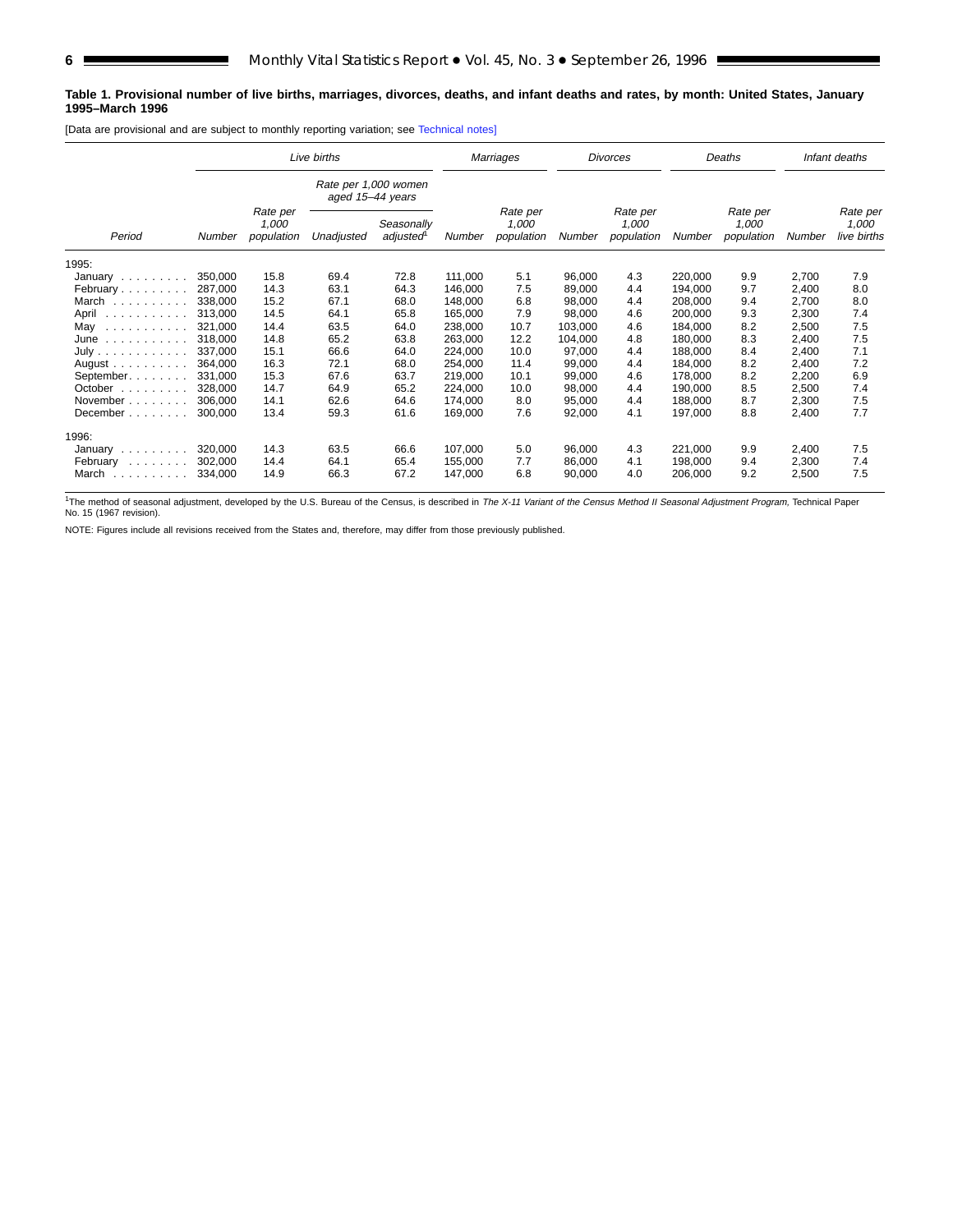## <span id="page-6-0"></span>**Table 2. Provisional number of live births and deaths: Each division and State, March 1995 and 1996, and cumulative figures, 1994–96**

[Data are estimates by State of residence; see [Technical notes\]](#page-16-0)

|                                                                                     |                 |              | Live births     |                 |                      |              |              | Deaths          |                 |                      |
|-------------------------------------------------------------------------------------|-----------------|--------------|-----------------|-----------------|----------------------|--------------|--------------|-----------------|-----------------|----------------------|
|                                                                                     |                 | March        |                 | January-March   |                      |              | March        |                 | January-March   |                      |
| Area                                                                                | 1996            | 1995         | 1996            | 1995            | 1994                 | 1996         | 1995         | 1996            | 1995            | 1994                 |
|                                                                                     | 15,324          | 14,612       | 45.088          | 44,271          | 42.810               | 8,724        | 10,828       | 29.067          | 32,313          | 30,168               |
|                                                                                     | 1,129           | 1,222        | 3,108           | 3,107           | 2,823                | 851          | 952          | 2,988           | 2,859           | 2,863                |
|                                                                                     | 1,250           | 1,475        | 2,945           | 3,754           | 3,441                | 848          | 870          | 2,355           | 2,559           | 2,402                |
| $Vermont$                                                                           | 514             | 516          | 1,563           | 1,648           | 1,476                | 423          | 425          | 1,361           | 1,427           | 1,198                |
| Massachusetts                                                                       | 8,102           | 5,440        | 25,562          | 19,152          | 20,867               | 3,341        | 5,546        | 12,817          | 15,886          | 13,306               |
| Rhode Island                                                                        | 1,024           | 1,095        | 2,844           | 2,742           | 2,981                | 810          | 863          | 2,406           | 2,553           | 2,499                |
|                                                                                     | 3,305           | 4,864        | 9,066           | 13,868          | 11,222               | 2,451        | 2,172        | 7,140           | 7,029           | 7,900                |
|                                                                                     | 44,770          | 45,489       | 121,415         | 123,321         | 131,845              | 30,992       | 32,572       | 97,027          | 101,419         | 100,984              |
| New York $\ldots$ , $\ldots$ , $\ldots$ , $\ldots$ , $\ldots$ , $\ldots$ , $\ldots$ | 21,249          | 23,639       | 64,244          | 59,929          | 67,211               | 13,540       | 14,075       | 43,444          | 45.780          | 46,204               |
|                                                                                     | 10,482          | 9,571        | 19,284          | 25,306          | 25,445               | 6,419        | 7,568        | 19.142          | 20,934          | 19,379               |
| Pennsylvania                                                                        | 13,039          | 12,279       | 37,887          | 38,086          | 39,189               | 11,033       | 10,929       | 34,441          | 34,705          | 35,401               |
|                                                                                     | 49,458          | 49,548       | 150,947         | 146,716         | 155,662              | 32,289       | 34,882       | 102,542         | 103,164         | 109,062              |
|                                                                                     | 11,575          | 11,863       | 35,947          | 35,588          | 40,481               | 9,939        | 8,794        | 28,002          | 26,961          | 30,513               |
|                                                                                     | 5,197           | 3,126        | 18,620          | 15,885          | 20,129               | 2,485        | 4,555        | 12,496          | 13,135          | 14,315               |
|                                                                                     | 15,311          | 15,468       | 44,740          | 44,627          | 44,918               | 9,144        | 9,784        | 27,760          | 29,117          | 28,953               |
|                                                                                     | 11,890          | 13,143       | 35,408          | 34,232          | 32,500               | 6,961        | 7,752        | 21,977          | 22,155          | 22,598               |
|                                                                                     | 5,485           | 5,948        | 16,232          | 16,384          | 17,634               | 3,760        | 3,997        | 12,307          | 11,796          | 12,683               |
|                                                                                     |                 |              |                 |                 |                      |              |              |                 |                 |                      |
|                                                                                     | 23,817          | 18,779       | 64,251          | 60,757          | 61,883               | 15,648       | 14,911       | 47,255          | 46,099          | 47,434               |
| Minnesota                                                                           | 5,376           | 5,334        | 15,403          | 14,895          | 15,624               | 3,140        | 3,147        | 9,739           | 9,736           | 9,904                |
|                                                                                     | 4,009           | 2,667        | 8,353           | 8,001<br>19,184 | 8,258                | 2,115        | 2,490        | 8,308           | 6,450           | 7,210                |
| North Dakota                                                                        | 6,996<br>719    | 5,746<br>740 | 19,734<br>2,014 | 2,141           | 18,987<br>2,063      | 5,998<br>516 | 4,529<br>507 | 15,646<br>1,499 | 16,195<br>1,610 | 16,021<br>1,559      |
|                                                                                     | 942             | 1,204        | 2,150           | 2,696           | 2,636                | 560          | 667          | 1,456           | 1,805           | 1,919                |
|                                                                                     | 1,889           | 1,835        | 5,844           | 5,607           | 5,261                | 1,351        | 1,297        | 4,040           | 3,986           | 3,881                |
|                                                                                     | 3,886           | 1,253        | 10,753          | 8,233           | 9,054                | 1,968        | 2,274        | 6,567           | 6,317           | 6,940                |
|                                                                                     |                 |              |                 |                 |                      |              |              |                 |                 |                      |
|                                                                                     | 51,990          | 53,006       | 158,288         | 167,053         | 166,303              | 38,145       | 40,376       | 121,673         | 121,189         | 118,471              |
|                                                                                     | 834             | 754          | 2,535           | 2,393           | 2,538                | 527          | 542          | 1,683           | 1,606           | 1,639                |
|                                                                                     | 5,249           | 6,283        | 16,919          | 18,442          | 15,613               | 3,646        | 3,819        | 10,968          | 10,791          | 9,903                |
| District of Columbia                                                                | 669             | 795          | 2,032           | 2,272           | 2,457                | 535          | 582          | 1,622           | 1,714           | 1,766                |
|                                                                                     | 7,773           | 7,533        | 19,361          | 25,215          | 23,551               | 4,668        | 4,240        | 13,825          | 14,045          | 14,450               |
| West Virginia                                                                       | 1,484           | 2,041        | 4,698           | 5,379           | 5,900                | 1,754        | 2,132        | 4,549           | 5,420           | 5,819                |
|                                                                                     | 8,371           | 7,314        | 25,407          | 24,879          | 25,149               | 5,729        | 6,010        | 18,082          | 17,841          | 18,272               |
| South Carolina                                                                      | 3,604           | 3,888        | 12,999          | 12,278          | 13,578               | 2,675        | 2,793        | 9,569           | 8,645           | 8,173                |
|                                                                                     | 8,512<br>15,494 | 10,207       | 29,218          | 30,891          | 28,709               | 5,193        | 5,363        | 16,990          | 16,424          | 16,412               |
|                                                                                     |                 | 14,191       | 45,119          | 45,304          | 48,808               | 13,418       | 14,895       | 44,385          | 44,703          | 42,037               |
|                                                                                     | 19,238          | 18,181       | 51,816          | 55,174          | 59,491               | 15,018       | 13,776       | 42,371          | 43,384          | 43,905               |
|                                                                                     | 4,138           | 4,551        | 13,038          | 12,257          | 13,134               | 3,131        | 3,541        | 10,335          | 11,267          | 10,699               |
|                                                                                     | 6,548           | 5,675        | 14,177          | 17,993          | 19,996               | 5,379        | 4,099        | 12,407          | 13,388          | 13,041               |
|                                                                                     | 5,535           | 5,075        | 15,703          | 14,834          | 15,400               | 4,242        | 3,696        | 12,196          | 11,608          | 12,574               |
|                                                                                     | 3,017           | 2,880        | 8,898           | 10,090          | 10,961               | 2,266        | 2,440        | 7,433           | 7,121           | 7,591                |
|                                                                                     | 39,240          | 37,986       | 123,246         | 129,636         | 118.880              | 23,852       | 22.274       | 68,665          | 65,488          | 68,397               |
| Arkansas                                                                            | 2,923           | 2,475        | 8,578           | 7,929           | 8,642                | 2,076        | 2,277        | 6,854           | 6,330           | 7,709                |
| Louisiana                                                                           | 5,571           | 5,375        | 17,262          | 18,733          | 18,333               | 4,234        | 3,456        | 11,876          | 10,899          | 11,451               |
|                                                                                     | 3,273           | 4,123        | 11,238          | 11,184          | 11,998               | 3,087        | 3,103        | 9,245           | 8,731           | 9,098                |
| $Texas1$                                                                            | 27,473          | 26,013       | 86,168          | 91,790          | 79,907               | 14,455       | 13,438       | 40,690          | 39,528          | 40,139               |
| Mountain.                                                                           | 19,601          | 23,591       | 61,560          | 62,413          | 58,926               | 8,395        | 11,001       | 29,695          | 28,826          | 28,901               |
| Montana                                                                             | 925             | 908          | 2,626           | 2,672           | 2,500                | 625          | 678          | 2,009           | 2,016           | 1,884                |
| $Idaho.$                                                                            | 1,386           | 1,573        | 4,599           | 4,142           | 4,242                | 651          | 773          | 2,157           | 2,172           | 2,255                |
|                                                                                     | 539             | 526          | 1,464           | 1,655           | 1,488                | 287          | 298          | 854             | 971             | 896                  |
|                                                                                     | 3,836           | 4,945        | 12,078          | 13,169          | 13,264               | 2,111        | 2,881        | 6,797           | 6,616           | 6,662                |
|                                                                                     | 2,314           | 2,028        | 6,908           | 6,664           | 7,178                | 1,034        | 1,184        | 3,328           | 3,156           | 3,347                |
|                                                                                     | 4,873           | 8,846        | 19,911          | 20,546          | 14,122               | 1,876        | 3,125        | 8,199           | 8,073           | 7,892                |
|                                                                                     | 3,617           | 3,199        | 9,300           | 9,016           | 9,742                | 837          | 993          | 2,822           | 2,750           | 2,881                |
|                                                                                     | 2,111           | 1,566        | 4,674           | 4,549           | 6,390                | 974          | 1,069        | 3,529           | 3,072           | 3,084                |
|                                                                                     | 65,385          | 71,709       | 172,644         | 178,308         | 192,864              | 33,188       | 27,535       | 86,833          | 79,928          | 80,438               |
| Washington                                                                          | 8,597           | 6,277        | 20,167          | 18,276          | 18,933               | 3,865        | 2,622        | 10,660          | 8,938           | 9,731                |
|                                                                                     | 3,695           | 4,007        | 11,657          | 11,146          | 11,281               | 5,203        | 2,434        | 10,702          | 7,695           | 7,734                |
|                                                                                     | 50,630          | 58,900       | 133,692         | 141,889         | 154,211              | 23,258       | 21,590       | 62,873          | 60,762          | 60,514               |
|                                                                                     | 883             | 995          | 2,381           | 2,711           | 3,796                | 165          | 200          | 524             | 515             | 608                  |
|                                                                                     | 1,580           | 1,530        | 4,747           | 4,286           | 4,643                | 697          | 689          | 2,074           | 2,018           | 1,851                |
|                                                                                     | 4,843           | 5,228        | 15,273          | 14,955          | $\sim$ $\sim$ $\sim$ | 2,063        | 2,575        | 6,589           | 7,723           | $\sim$ $\sim$ $\sim$ |
|                                                                                     |                 |              |                 |                 |                      |              |              |                 |                 |                      |

- - - Data not available.

<sup>1</sup>Figures include adjustments for varying lengths of reporting periods; see [Technical notes](#page-16-0).

2Data for Puerto Rico are not included in U.S. total figures.

NOTES: Figures include all revisions received from the States. Cumulative figures for the current year reflect revisions received for previous months, and figures for earlier years may differ from those previously published.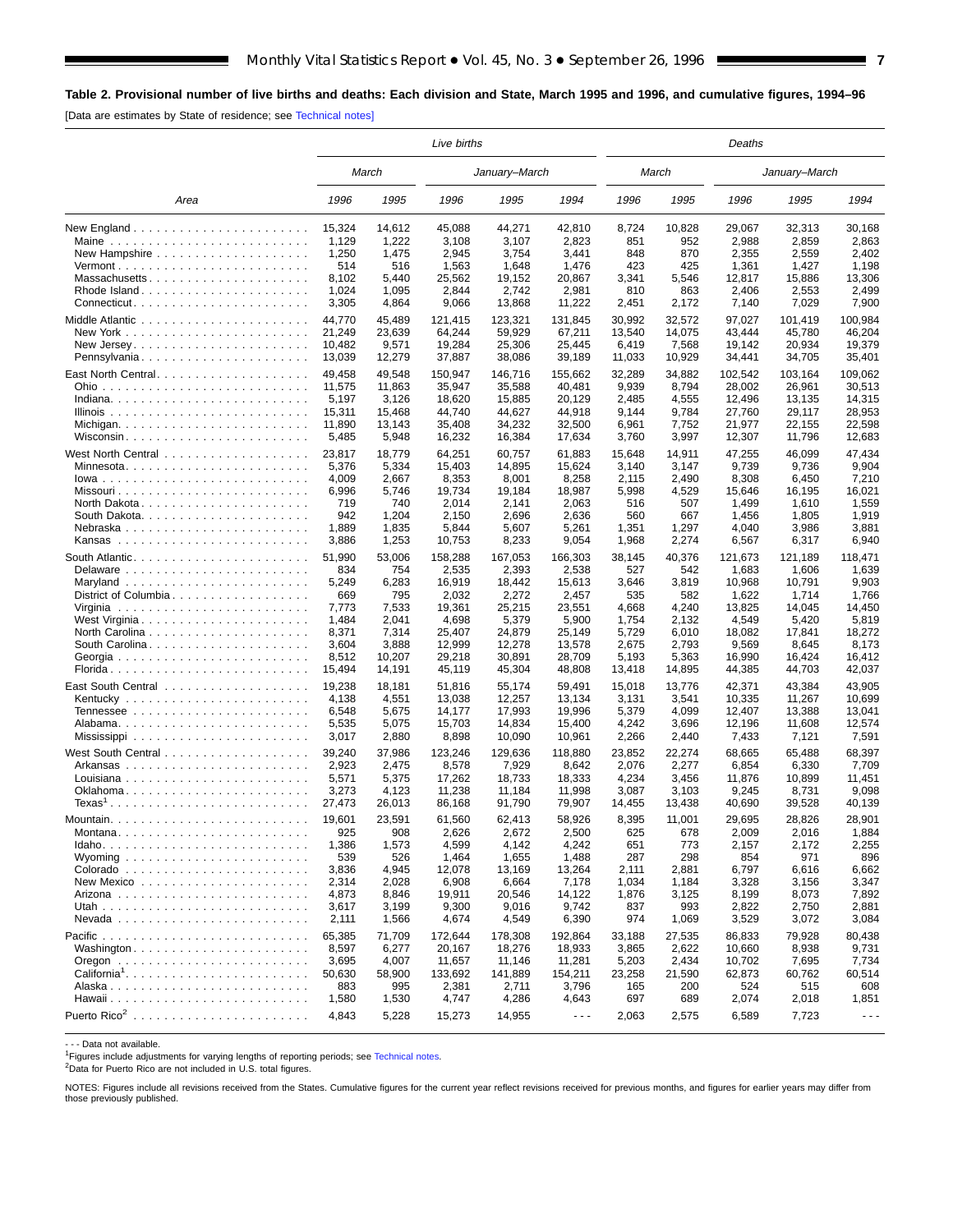## **Table 3. Provisional number of marriages and divorces: Each division and State, March 1995 and 1996, and cumulative figures, 1994–96**

[By State of occurrence. Number of events reported; see [Technical notes.](#page-16-0) Divorces include reported annulments]

|                                                           | Marriages |        |        |               |                      |                             | Divorces                    |                      |                             |                      |  |  |  |
|-----------------------------------------------------------|-----------|--------|--------|---------------|----------------------|-----------------------------|-----------------------------|----------------------|-----------------------------|----------------------|--|--|--|
|                                                           |           | March  |        | January–March |                      |                             | March                       |                      | January–March               |                      |  |  |  |
| Area                                                      | 1996      | 1995   | 1996   | 1995          | 1994                 | 1996                        | 1995                        | 1996                 | 1995                        | 1994                 |  |  |  |
|                                                           | 4,269     | 4,700  | 11,944 | 13,493        | 16,706               | 2,505                       | 2,789                       | 8,514                | 8,097                       | 8,943                |  |  |  |
|                                                           | 306       | 375    | 1,251  | 1,023         | 1,079                | 192                         | 362                         | 890                  | 1,024                       | 904                  |  |  |  |
| New Hampshire $\ldots \ldots \ldots \ldots \ldots \ldots$ | 411       | 434    | 1,281  | 1,254         | 1,216                | 461                         | 446                         | 1,196                | 1,215                       | 1,162                |  |  |  |
|                                                           | 292       | 276    | 837    | 905           | 732                  | 138                         | 140                         | 679                  | 893                         | 653                  |  |  |  |
| Massachusetts                                             | 1,628     | 2,626  | 5,121  | 7,343         | 10,419               | 610                         | 552                         | 2,438                | 1,759                       | 2,732                |  |  |  |
|                                                           | 388       | 253    | 943    | 757           | 789                  | 320                         | 352                         | 794                  | 924                         | 847                  |  |  |  |
|                                                           | 1,244     | 736    | 2,511  | 2,211         | 2,471                | 784                         | 937                         | 2,517                | 2,282                       | 2,645                |  |  |  |
|                                                           | 15,530    | 15,989 | 36.700 | 40,805        | 39,159               | 9,082                       | 12.151                      | 28,444               | 28,732                      | 28,258               |  |  |  |
|                                                           | 9,505     | 10,132 | 22,472 | 25,008        | 22,305               | 3,430                       | 6,356                       | 13,662               | 12,972                      | 13,463               |  |  |  |
|                                                           | 3,114     | 2,887  | 6,589  | 6,898         | 6,978                | 2,182                       | 2,150                       | 6,000                | 6,043                       | 5,690                |  |  |  |
| Pennsylvania                                              | 2,911     | 2,970  | 7,639  | 8,899         | 9,876                | 3,470                       | 3,645                       | 8,782                | 9,717                       | 9,105                |  |  |  |
|                                                           | 17,315    | 17,358 | 46,415 | 51,276        | 50,099               | 211,767                     | <sup>2</sup> 12,824         | <sup>2</sup> 33,130  | <sup>2</sup> 37,279         | 235,246              |  |  |  |
|                                                           | 4,979     | 4,457  | 11,516 | 14,845        | 14,689               | 4,248                       | 4,307                       | 10,185               | 12,372                      | 11,911               |  |  |  |
|                                                           | 2,714     | 2,582  | 7,101  | 7,606         | 7,297                | $\sim$ $\sim$ $\sim$        | $ -$                        | $ -$                 | $\sim$ $\sim$ $\sim$        | .                    |  |  |  |
|                                                           | 5,162     | 5,550  | 13,610 | 14,303        | 14,200               | 3,395                       | 3,421                       | 8,709                | 9,627                       | 8,865                |  |  |  |
|                                                           | 2,989     | 3,185  | 9,500  | 9,774         | 9,289                | 2,708                       | 3,569                       | 9,848                | 10,820                      | 10,198               |  |  |  |
| Wisconsin                                                 | 1,471     | 1,584  | 4,688  | 4,748         | 4,624                | 1,416                       | 1,527                       | 4,388                | 4,460                       | 4,272                |  |  |  |
|                                                           |           |        |        |               |                      |                             |                             |                      |                             |                      |  |  |  |
|                                                           | 7,844     | 7,052  | 24,375 | 24,142        | 22,504               | 5,983                       | 6,133                       | 18,640               | 18,490                      | 19,090               |  |  |  |
| Minnesota                                                 | 1,635     | 1,407  | 4,428  | 4,074         | 3,826                | 1,160                       | 1,333                       | 3,391                | 3,612                       | 4,105                |  |  |  |
|                                                           | 1,020     | 1,103  | 3,231  | 3,413         | 3,093                | 952                         | 918                         | 2,779                | 2,919                       | 2,947                |  |  |  |
| Missouri                                                  | 2,544     | 1,995  | 9,252  | 8,631         | 7,275                | 2,080                       | 2,422                       | 6,330                | 7,215                       | 6,541                |  |  |  |
| North Dakota                                              | 196       | 177    | 662    | 566           | 588                  | 193                         | 225                         | 550                  | 543                         | 520                  |  |  |  |
| South Dakota. $\ldots$ .                                  | 358       | 393    | 916    | 1,184         | 1,110                | 207                         | 261                         | 649                  | 725                         | 668                  |  |  |  |
| Nebraska                                                  | 811       | 746    | 1,935  | 1,929         | 1,969                | 452                         | 474                         | 1,443                | 1,530                       | 1,663                |  |  |  |
|                                                           | 1,280     | 1,231  | 3,951  | 4,345         | 4,643                | 939                         | 500                         | 3,498                | 1,946                       | 2,646                |  |  |  |
| South Atlantic                                            | 31,352    | 34,839 | 88,334 | 90,624        | 89,727               | 16,726                      | 18.489                      | 46,529               | 53,710                      | 56,086               |  |  |  |
|                                                           | 315       | 301    | 800    | 744           | 745                  | 243                         | 327                         | 797                  | 1,023                       | 750                  |  |  |  |
|                                                           | 2,154     | 2,435  | 6,424  | 6,977         | 7,199                | 1,385                       | 1,359                       | 3,118                | 3,731                       | 3,972                |  |  |  |
| District of Columbia                                      | 63        | 186    | 266    | 270           | 216                  | 54                          | 100                         | 208                  | 248                         | 460                  |  |  |  |
|                                                           | 4,651     | 4,630  | 10,867 | 12,611        | 12,628               | 2,274                       | 1,569                       | 5,815                | 5,907                       | 6,584                |  |  |  |
| West Virginia                                             | 575       | 372    | 1,741  | 1,430         | 1,838                | 575                         | 626                         | 1,474                | 1,768                       | 2,477                |  |  |  |
|                                                           | 3,863     | 4,251  | 11,573 | 11,098        | 8,075                | 2,414                       | 3,550                       | 7,352                | 8,756                       | 8,240                |  |  |  |
|                                                           | 3,425     | 3,189  | 9,174  | 8,762         | 10,778               | 1,340                       | 1,083                       | 3,812                | 3,289                       | 3,480                |  |  |  |
|                                                           | 4,083     | 4,861  | 12,733 | 13,089        | 13,175               | 2,691                       | 3,106                       | 8,194                | 8,789                       | 8,945                |  |  |  |
| Florida                                                   | 12,223    | 14,614 | 34,756 | 35,643        | 35,073               | 5,750                       | 6,769                       | 15,759               | 20,199                      | 21,178               |  |  |  |
|                                                           | 12,907    | 13,673 | 37,429 | 41,687        | 37,739               | 8,092                       | 6,901                       | 24,896               | 23,298                      | 23,116               |  |  |  |
|                                                           | 2,699     | 3,083  | 7,846  | 10,034        | 9,576                | 1,719                       | 1,639                       | 5,309                | 5,725                       | 5,375                |  |  |  |
|                                                           | 4,134     | 6,097  | 14,978 | 18,799        | 14,839               | 2,761                       | 2,362                       | 9,405                | 8,257                       | 7,721                |  |  |  |
|                                                           | 4,376     | 2,745  | 10,123 | 8,583         | 8,882                | 2,542                       | 1,218                       | 6,382                | 5,527                       | 6,605                |  |  |  |
|                                                           | 1,698     | 1,748  | 4,482  | 4,271         | 4,442                | 1,070                       | 1,682                       | 3,800                | 3,789                       | 3,415                |  |  |  |
|                                                           | 22,450    | 25,801 | 67.419 | 71,402        | 73.865               | $2$ 12,033                  | 211,165                     | 235,235              | 233,645                     | <sup>2</sup> 35,976  |  |  |  |
| Arkansas                                                  | 3,048     | 3,023  | 5,954  | 6,630         | 8,902                | 1,350                       | 1,345                       | 2,700                | 3,088                       | 4,707                |  |  |  |
|                                                           | 2,814     | 2,297  | 8,337  | 7,857         | 9,017                | $\sim$ $\sim$ $\sim$        | $\sim$ $\sim$ $\sim$        | $\sim$ $\sim$ $\sim$ | $\sim$ $\sim$ $\sim$        | .                    |  |  |  |
|                                                           | 2,160     | 2,222  | 5,554  | 5,652         | 6,023                | 1,743                       | 1,823                       | 4,962                | 5,382                       | 5,242                |  |  |  |
|                                                           | 14,428    | 18,259 | 47,574 | 51,263        | 49,923               | 8,940                       | 7,997                       | 27,573               | 25,175                      | 26,027               |  |  |  |
|                                                           |           |        |        |               |                      |                             |                             |                      |                             |                      |  |  |  |
|                                                           | 19,798    | 21,419 | 60,954 | 57,775        | 58,950               | 25,415                      | <sup>2</sup> 6,181          | 215,741              | 217,304                     | 221,702              |  |  |  |
|                                                           | 303       | 370    | 1,001  | 914           | 928                  | 325                         | 353                         | 1,020                | 920                         | 1,043                |  |  |  |
|                                                           | 778       | 1,253  | 2,864  | 3,396         | 3,554                | 615                         | 594                         | 1,724                | 1,704                       | 1,827                |  |  |  |
|                                                           | 210       | 194    | 737    | 764           | 752                  | 249<br>$\sim$ $\sim$ $\sim$ | 290<br>$\sim$ $\sim$ $\sim$ | 715<br>$  -$         | 816<br>$\sim$ $\sim$ $\sim$ | 706                  |  |  |  |
|                                                           | 2,048     | 2,097  | 6,027  | 5,881         | 5,997                |                             |                             |                      |                             | 4,653                |  |  |  |
| New Mexico <sup>4,5</sup>                                 | 1,147     | 1,174  | 3,621  | 2,916         | 2,433                | 919                         | 948                         | 2,855                | 2,522                       | 2,335                |  |  |  |
|                                                           | 2,794     | 3,743  | 9,104  | 8,935         | 9,160                | 2,292                       | 2,031                       | 6,294                | 6,018                       | 5,773                |  |  |  |
|                                                           | 1,430     | 1,576  | 4,466  | 4,448         | 4,239                | 571                         | 811                         | 1,973                | 2,251                       | 2,296                |  |  |  |
|                                                           | 11,088    | 11,012 | 33,134 | 30,521        | 31,887               | 444                         | 1,154                       | 1,160                | 3,073                       | $- - -$              |  |  |  |
|                                                           | 27,055    | 19,094 | 70,386 | 53,127        | 58,397               | <sup>2</sup> 4,474          | 24,300                      | 213,424              | 213,245                     | <sup>2</sup> 13,960  |  |  |  |
| Washington                                                | 4,030     | 2,000  | 8,666  | 7,542         | 6,794                | 2,429                       | 2,370                       | 7,879                | 7,432                       | 7,742                |  |  |  |
|                                                           | 1,716     | 1,694  | 4,374  | 4,805         | 4,261                | 1,335                       | 1,187                       | 3,783                | 3,750                       | 4,344                |  |  |  |
|                                                           | 19,409    | 13,624 | 52,058 | 35,580        | 42,334               | $\sim$ $\sim$ $\sim$        | $\sim$ $\sim$ $\sim$        | $  -$                | $\sim$ $\sim$ $\sim$        | $\sim$ $\sim$ $\sim$ |  |  |  |
|                                                           | 309       | 336    | 958    | 1,044         | 1,076                | 333                         | 227                         | 677                  | 726                         | 817                  |  |  |  |
|                                                           | 1,591     | 1,440  | 4,330  | 4,156         | 3,932                | 377                         | 516                         | 1,085                | 1,337                       | 1,057                |  |  |  |
| Puerto Rico <sup>6</sup>                                  | 2,177     | 2,680  | 2,177  | 7,395         | $\sim$ $\sim$ $\sim$ | $\sim$ $\sim$ $\sim$        | $\sim$ $\sim$ $\sim$        | $\sim$ $\sim$ $\sim$ | $\sim$ $\sim$ $\sim$        | $\sim$ $\sim$ $\sim$ |  |  |  |

- - - Data not available.

<sup>1</sup>Figures for marriages are marriage licenses issued for some counties.

<sup>2</sup>Excludes figures for State(s) shown below as not available.

<sup>3</sup>Figures include adjustments for varying lengths of reporting periods; see [Technical notes](#page-16-0).<br><sup>4</sup>Figures for marriages are marriage licenses issued.

5Figures for divorces include estimates for some counties.

<sup>6</sup>Data for Puerto Rico are not included in U.S. total figures.

NOTES: Figures include all revisions received from the States. Cumulative figures for the current year reflect revisions received for previous months, and figures for earlier years may differ from those previously published.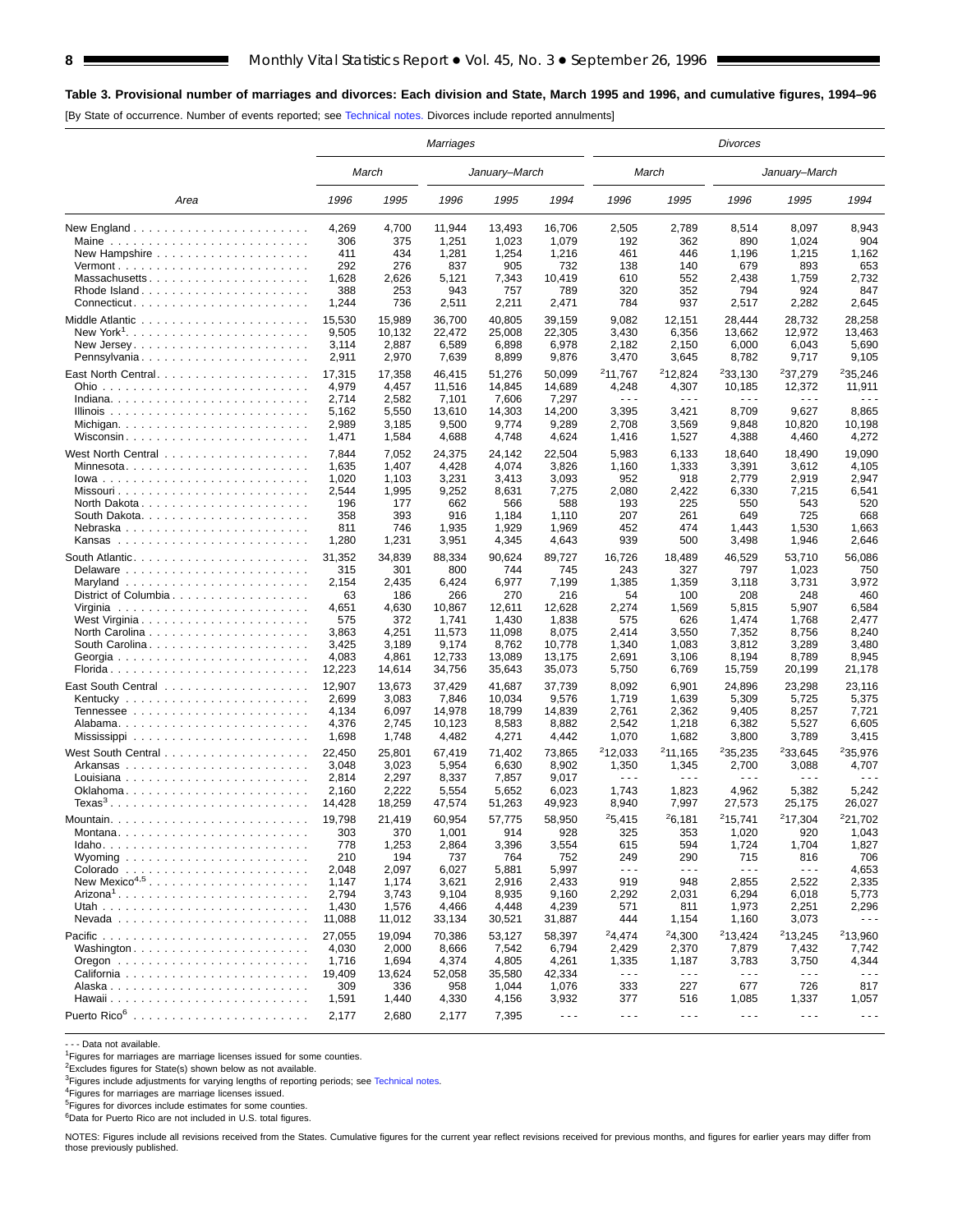#### <span id="page-8-0"></span>**Table 4. Provisional number of deaths under 1 year and infant mortality rates: Each division and State, 12 months ending with March 1995 and 1996**

[Data are estimates by State of residence. Figures should be interpreted with caution because of conversion of place of occurrence to place of residence; see [Technical](#page-16-0) [notes.](#page-16-0) Infant mortality rates are deaths under 1 year per 1,000 live births in specified area]

|                    | 12 months ending with March |            |                      |                      |  |  |  |  |  |
|--------------------|-----------------------------|------------|----------------------|----------------------|--|--|--|--|--|
|                    | 1996                        |            | 1995                 |                      |  |  |  |  |  |
| Area               | Number                      | Rate       | Number               | Rate                 |  |  |  |  |  |
|                    | 883                         | 5.2        | 1,029                | 5.8                  |  |  |  |  |  |
|                    | 85                          | 6.1        | 86                   | 5.9                  |  |  |  |  |  |
| New Hampshire      | 63                          | 4.4        | 92                   | 6.2                  |  |  |  |  |  |
|                    | 43                          | 6.4        | 49                   | 6.7                  |  |  |  |  |  |
|                    | 366                         | 4.5        | 491                  | 6.0                  |  |  |  |  |  |
|                    | 80                          | 6.3        | 80                   | 6.1                  |  |  |  |  |  |
|                    | 246                         | 6.1        | 231                  | 5.2                  |  |  |  |  |  |
|                    | 3,926                       | 7.4        | 4,267                | 7.8                  |  |  |  |  |  |
|                    | 2,033                       | 7.6        | 2,186                | 8.0                  |  |  |  |  |  |
|                    | 766                         | 7.0        | 878                  | 7.5<br>7.7           |  |  |  |  |  |
|                    | 1,127                       | 7.4        | 1,203                |                      |  |  |  |  |  |
|                    | 5,233                       | 8.3        | 5,491                | 8.7                  |  |  |  |  |  |
|                    | 1,327                       | 8.5        | 1,327                | 8.4                  |  |  |  |  |  |
|                    | 714<br>1,594                | 8.2<br>8.6 | 773<br>1,693         | 9.8<br>9.0           |  |  |  |  |  |
|                    | 1,093                       | 8.2        | 1,167                | 8.2                  |  |  |  |  |  |
|                    | 505                         | 7.5        | 531                  | 7.9                  |  |  |  |  |  |
|                    |                             |            |                      |                      |  |  |  |  |  |
|                    | 1,814<br>394                | 7.1<br>6.2 | 1,914<br>429         | 7.6<br>6.7           |  |  |  |  |  |
|                    | 233                         | 6.3        | 247                  | 6.9                  |  |  |  |  |  |
|                    | 594                         | 7.9        | 594                  | 7.9                  |  |  |  |  |  |
|                    | 41                          | 4.8        | 54                   | 6.2                  |  |  |  |  |  |
|                    | 82                          | 8.2        | 123                  | 11.5                 |  |  |  |  |  |
|                    | 181                         | 7.7        | 194                  | 8.3                  |  |  |  |  |  |
|                    | 289                         | 7.3        | 273                  | 8.4                  |  |  |  |  |  |
|                    | 5,541                       | 8.6        | 5,845                | 8.8                  |  |  |  |  |  |
|                    | 71                          | 7.0        | 69                   | 6.8                  |  |  |  |  |  |
|                    | 590                         | 8.3        | 662                  | 8.9                  |  |  |  |  |  |
|                    | 153                         | 17.6       | 181                  | 19.1                 |  |  |  |  |  |
|                    | 657                         | 7.8        | 730                  | 7.5                  |  |  |  |  |  |
|                    | 157                         | 7.7        | 150                  | 7.1                  |  |  |  |  |  |
|                    | 938                         | 9.1        | 997                  | 9.8                  |  |  |  |  |  |
|                    | 490                         | 9.7<br>9.5 | 427<br>1,099         | 8.6<br>9.9           |  |  |  |  |  |
|                    | 1,054<br>1,431              | 7.6        | 1,530                | 8.2                  |  |  |  |  |  |
|                    |                             |            |                      |                      |  |  |  |  |  |
|                    | 2,066                       | 9.4        | 2,195                | 9.7                  |  |  |  |  |  |
| Kentucky           | 385<br>678                  | 7.4<br>9.7 | 415<br>718           | 8.1<br>9.7           |  |  |  |  |  |
|                    | 619                         | 10.0       | 629                  | 10.5                 |  |  |  |  |  |
|                    | 384                         | 10.7       | 433                  | 10.2                 |  |  |  |  |  |
|                    |                             | 7.2        |                      | 7.7                  |  |  |  |  |  |
|                    | 3,397<br>271                | 7.7        | 3,725<br>304         | 9.0                  |  |  |  |  |  |
|                    | 576                         | 8.7        | 646                  | 9.4                  |  |  |  |  |  |
|                    | 419                         | 9.1        | 433                  | 9.7                  |  |  |  |  |  |
| Texas <sup>1</sup> | 2,131                       | 6.5        | 2,342                | 7.0                  |  |  |  |  |  |
|                    | 1,640                       | 6.8        | 1,759                | 7.1                  |  |  |  |  |  |
|                    | 83                          | 7.4        | 98                   | 8.7                  |  |  |  |  |  |
|                    | 121                         | 6.7        | 118                  | 6.8                  |  |  |  |  |  |
|                    | 50                          | 8.2        | 60                   | 9.2                  |  |  |  |  |  |
|                    | 336                         | 6.9        | 348                  | 6.4                  |  |  |  |  |  |
|                    | 173                         | 6.3        | 241                  | 8.8                  |  |  |  |  |  |
|                    | 530                         | 7.8        | 545                  | 7.5                  |  |  |  |  |  |
|                    | 209                         | 5.3        | 229                  | 6.0                  |  |  |  |  |  |
|                    | 138                         | 6.4        | 120                  | 6.1                  |  |  |  |  |  |
|                    | 4,236                       | 6.0        | 4,627                | 6.4                  |  |  |  |  |  |
|                    | 307                         | 3.8        | 413                  | 5.3                  |  |  |  |  |  |
|                    | 263                         | 6.1        | 276                  | 6.5                  |  |  |  |  |  |
|                    | 3,479<br>65                 | 6.3<br>6.7 | 3,741<br>75          | 6.6<br>6.8           |  |  |  |  |  |
|                    | 122                         | 6.5        | 122                  | 6.5                  |  |  |  |  |  |
|                    |                             |            |                      |                      |  |  |  |  |  |
|                    | 648                         | 10.7       | $\sim$ $\sim$ $\sim$ | $\sim$ $\sim$ $\sim$ |  |  |  |  |  |

- - -Data not available.

<sup>1</sup>Figures include adjustments for varying lengths of reporting periods; see [Technical notes.](#page-16-0)

2Data for Puerto Rico are not included in U.S. total figures.

NOTES: Figures include all revisions received from the States. Figures for the current year reflect revisions received for previous months, and figures for earlier years may differ from those previously published.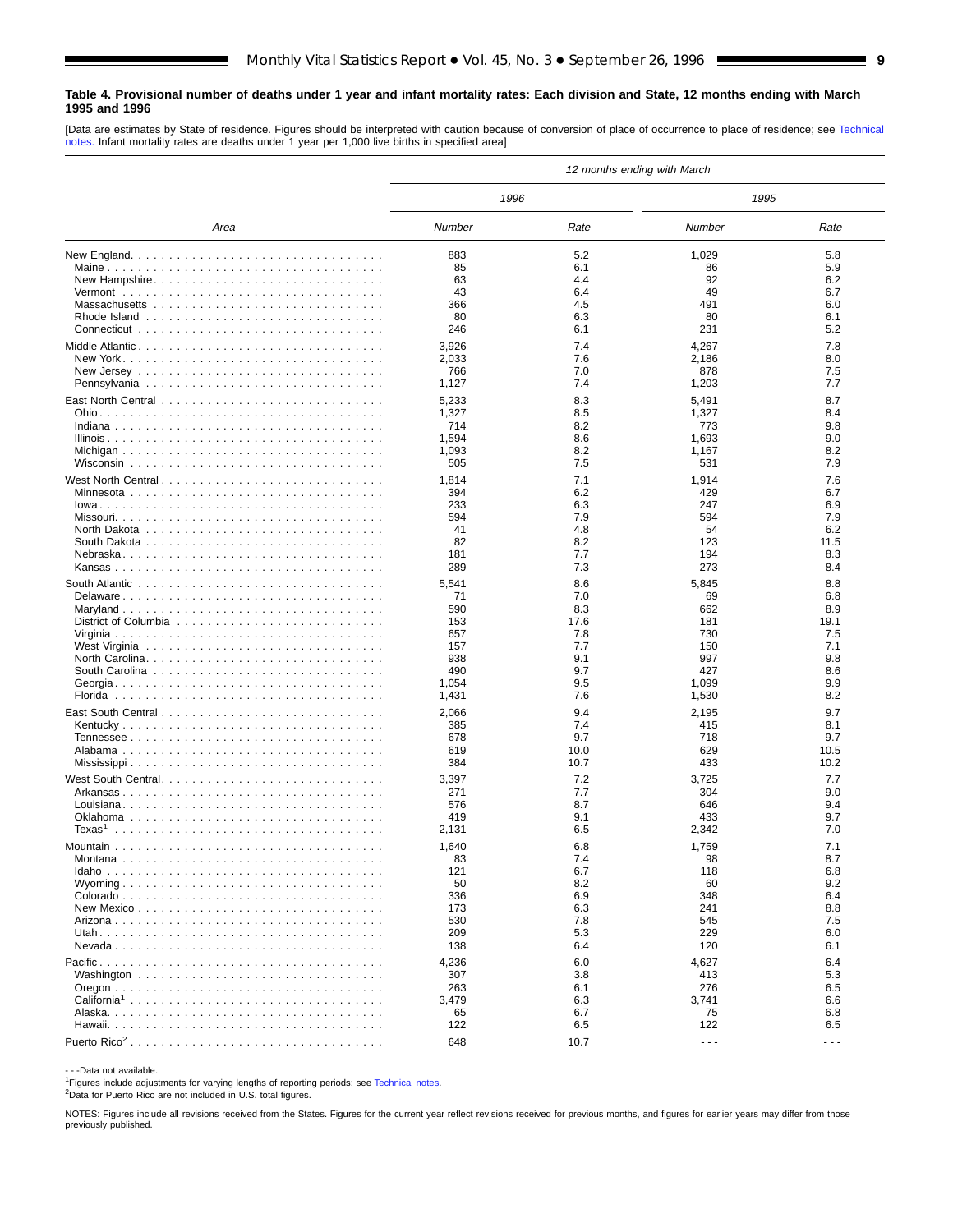#### <span id="page-9-0"></span>**Table 5. Provisional number of deaths and death rates, by age, race, and sex, and age-adjusted death rates by race and sex: United States, February 1995 and 1996, cumulative figures 1995 and 1996, and 12 months ending with February 1995 and 1996**

[Data are provisional, estimated from a 10-percent sample of deaths. Age-specific rates on an annual basis per 100,000 population in specified group; age-adjusted rates per<br>100,000 U.S. standard million population; see Tec

|                                                         | February      |               |                      |               |                               | January-February |               | 12 months ending with February |                 |                    |                      |                      |
|---------------------------------------------------------|---------------|---------------|----------------------|---------------|-------------------------------|------------------|---------------|--------------------------------|-----------------|--------------------|----------------------|----------------------|
|                                                         |               | 1996          |                      | 1995          |                               | 1996             |               | 1995                           | 1996            |                    | 1995                 |                      |
| Age, race, and sex                                      | Number        | Rate          | Number               | Rate          | Number                        | Rate             | Number        | Rate                           | Number          | Rate               | Number               | Rate                 |
| All races, both sexes <sup>1</sup>                      |               |               |                      |               |                               |                  |               |                                |                 |                    |                      |                      |
| All ages.                                               | 198,000       | 943.6         | 194,000              | 965.9         | 419,000                       | 967.5            | 414,000       | 977.9                          | 2,314,000       | 879.1              | 2,271,000            | 869.5                |
| Under 1 year.                                           |               |               |                      |               |                               |                  |               |                                | 28,900          | 2752.5             | 31,100               | <sup>2</sup> 790.7   |
| $1-4$ years $\ldots$ $\ldots$ $\ldots$                  | 3,390         | 73.9          | 3,540                | 80.1          | 7,040                         | 74.2             | 7,610         | 81.8                           | 6,540           | 41.6               | 7,120                | 44.8                 |
| $5 - 14$ years.                                         |               |               |                      |               |                               |                  |               |                                | 8,260           | 21.6               | 8,730                | 23.2                 |
| $15 - 24$ years                                         | 2,410         | 84.7          | 2,490                | 90.4          | 5,230                         | 88.8             | 5,370         | 92.5                           | 34,400          | 95.7               | 35,460               | 98.5                 |
| 25-34 years                                             | 4,260         | 132.5         | 4,560                | 144.8         | 9,340                         | 140.3            | 9,990         | 150.3                          | 57,620          | 141.4              | 58,790               | 142.2                |
| 35-44 years                                             | 8,300         | 243.7         | 8,150                | 251.9         | 17,560                        | 249.3            | 17,300        | 254.0                          | 102,900         | 241.2              | 100,840              | 240.7                |
| 45-54 years                                             | 11,930        | 472.1         | 11,530               | 490.9         | 24,320                        | 465.6            | 24,760        | 501.3                          | 142,710         | 455.2              | 137,310              | 455.7                |
| 55-64 years                                             | 19,670        | 1,168.8       | 18,780               | 1,161.8       | 41,360                        | 1.188.5          | 40,920        | 1,201.3                        | 234,890         | 1,109.8            | 237,800              | 1,130.1              |
| 65-74 years                                             | 40,140        | 2,704.7       | 40,530               | 2,818.1       | 85,530                        | 2,783.8          | 87,230        | 2,878.6                        | 477,250         | 2,544.4            | 481,890              | 2,570.6              |
| 75-84 years                                             | 57,830        | 6,454.9       | 54,420               | 6,421.7       | 121,390                       | 6,554.2          | 117,570       | 6,588.2                        | 655,390         | 5,852.2            | 638,390              | 5,786.2              |
| 85 years and over.                                      | 49,510        | 16,929.0      | 49,920               | 18,141.7      | 106,990                       | 17,694.8         | 102,730       | 17,734.7                       | 562,520         | 15,394.6           | 533,400              | 15,257.4             |
| Not stated                                              | 80            | $\sim$ $\sim$ | 50                   | $\sim$ .      | 130                           | $\sim$ .         | 190           | $\sim$ .                       | 960             | $\sim$             | 760                  | $\ldots$             |
| Age-adjusted rate <sup>3</sup> $\ldots$ .               | $\ldots$      | 527.3         | .                    | 542.8         | $\cdots$                      | 538.7            | $\ldots$      | 553.8                          | $\sim$ .        | 501.7              | $\sim$ $\sim$ $\sim$ | 504.7                |
| All races, male <sup>1</sup>                            |               |               |                      |               |                               |                  |               |                                |                 |                    |                      |                      |
| All ages.                                               | 99,250        | 970.7         | 97,300               | 992.3         | 210,150                       | 993.8            | 208,030       | 1,007.3                        | 1,173,890       | 913.3              | 1,158,000            | 907.9                |
| Under 1 year.                                           |               |               |                      |               |                               |                  |               |                                | 16,080          | <sup>2</sup> 818.7 | 17,310               | <sup>2</sup> 861.2   |
| $1-4$ years                                             | 1,860         | 79.2          | 1,940                | 85.8          | 3,920                         | 80.7             | 4,260         | 89.6                           | 3,680           | 45.7               | 4,210                | 51.8                 |
| 5-14 years.                                             |               |               |                      |               |                               |                  |               |                                | 5,090           | 26.0               | 5,130                | 26.6                 |
| 15-24 years                                             | 1,770         | 121.8         | 1,830                | 130.1         | 3,940                         | 131.1            | 4,140         | 139.7                          | 26,240          | 143.0              | 27,260               | 148.3                |
| 25-34 years                                             | 3,060         | 190.5         | 3,360                | 213.4         | 6,610                         | 198.9            | 7,240         | 218.1                          | 41,760          | 205.1              | 42,940               | 207.7                |
| 35-44 years                                             | 5,510         | 326.0         | 5,750                | 358.4         | 11,850                        | 339.2            | 11,890        | 352.0                          | 70,850          | 334.8              | 70,070               | 337.1                |
| 45–54 years                                             | 7,460         | 604.2         | 7,210                | 628.5         | 15,530                        | 609.0            | 15,460        | 640.8                          | 90,880          | 593.4              | 86,130               | 584.9                |
| 55–64 years                                             | 11,620        | 1,451.6       | 11,400               | 1,484.4       | 24,660                        | 1,489.4          | 24,200        | 1,495.8                        | 140,930         | 1,400.8            | 144,590              | 1,446.0              |
| 65-74 years                                             | 22,720        | 3,437.7       | 23,030               | 3,607.0       | 48,420                        | 3.540.2          | 49,630        | 3,689.7                        | 272,780         | 3,271.1            | 274,750              | 3,308.2              |
| 75-84 years                                             | 28,580        | 8,162.5       | 26,380               | 8,051.5       | 59,940                        | 8,283.0          | 57,360        | 8,315.8                        | 321,720         | 7,390.8            | 310,900              | 7,323.9              |
| 85 years and over.                                      | 16,620        | 20,227.2      | 16,370               | 21,318.1      | 35,210                        | 20,716.4         | 33,760        | 20,879.9                       | 183,250         | 17,930.5           | 174,200              | 17,613.8             |
| Not stated                                              | 40            | $\sim$ .      | 30                   | $\sim$ $\sim$ | 60                            | $\sim$ $\sim$    | 100           | $\sim$ $\sim$ $\sim$           | 610             | $\ldots$           | 490                  | $\sim$ $\sim$ $\sim$ |
| Age-adjusted rate <sup>3</sup> $\ldots$ .               | $\ldots$      | 668.7         | $\sim$ $\sim$        | 694.7         | $\cdots$                      | 685.9            | $\cdots$      | 706.9                          | $\ldots$        | 644.1              | $\ldots$             | 649.4                |
| All races, female <sup>1</sup>                          |               |               |                      |               |                               |                  |               |                                |                 |                    |                      |                      |
| All ages.                                               | 98,260        | 917.6         | 96,680               | 940.6         | 208,720                       | 942.4            | 205,640       | 949.8                          | 1,138,400       | 845.1              | 1,113,590            | 833.3                |
| Under 1 year.                                           |               |               |                      |               |                               |                  |               |                                | 12,760          | 2680.9             | 13,770               | 2715.7               |
| $1-4$ years                                             | 1,530         | 68.4          | 1,600                | 74.2          | 3,110                         | 67.4             | 3,350         | 73.7                           | 2,860           | 37.3               | 2,920                | 37.6                 |
| 5-14 years.                                             |               |               |                      |               |                               |                  |               |                                | 3,170           | 17.0               | 3,600                | 19.6                 |
| 15-24 years                                             | 640           | 46.0          | 660                  | 48.9          | 1,290                         | 44.8             | 1,230         | 43.3                           | 8,160           | 46.4               | 8,200                | 46.6                 |
| 25-34 years                                             | 1,200         | 74.6          | 1,210                | 76.8          | 2,720                         | 81.7             | 2,750         | 82.8                           | 15,860          | 77.8               | 15,860               | 76.8                 |
| 35-44 years                                             | 2,780         | 162.0         | 2,400                | 147.2         | 5,710                         | 160.6            | 5,410         | 157.6                          | 32,040          | 149.0              | 30,770               | 145.8                |
| 45–54 years                                             | 4,470         | 345.8         | 4,320                | 359.5         | 8,780                         | 328.7            | 9,300         | 367.6                          | 51,840          | 323.3              | 51,180               | 332.3                |
| 55-64 years                                             | 8,050         | 912.3         | 7,380                | 869.7         | 16,700                        | 915.0            | 16,710        | 935.3                          | 93,960          | 846.1              | 93,210               | 844.1                |
| 65-74 years                                             | 17,420        | 2,116.0       | 17,510               | 2,189.5       | 37,100                        | 2,177.0          | 37,610        | 2,231.6                        | 204,460         | 1,962.4            | 207,140              | 1,983.9              |
| 75–84 years                                             | 29,240        | 5,358.3       | 28,040               | 5,394.3       | 61,460                        | 5,445.3          | 60,210        | 5,499.7                        | 333,670         | 4,873.9            | 327,490              | 4,824.5              |
| 85 years and over.                                      | 32,890        | 15,646.2      | 33,540               | 16,900.6      | 71,780                        | 16,516.7         | 68,970        | 16,509.6                       | 379,260         | 14,415.1           | 359,190              | 14,321.8             |
| Not stated.<br>.                                        | 40            |               | 20                   |               | 70                            |                  | 90            |                                | 350             |                    | 270                  |                      |
| Age-adjusted rate <sup>3</sup> $\ldots$ .               | $\sim$ $\sim$ | 411.6         | $\sim$ $\sim$ $\sim$ | 417.7         | $\cdots$                      | 417.3            | $\cdots$      | 428.0                          | $\cdots$        | 382.9              | $\cdots$             | 384.1                |
| White                                                   |               |               |                      |               |                               |                  |               |                                |                 |                    |                      |                      |
| All ages.                                               | 170,090       | 980.1         | 167,000              | 1,001.2       | 361,590                       | 1,007.3          | 355,770       | 1,012.5                        | 1,987,870       | 910.3              | 1,951,920            | 900.1                |
| Under 1 year.<br>$1-4$ years $\ldots$ $\ldots$ $\ldots$ | 2,220         | 61.2          | 2,210                | 63.1          | 4,600                         | 61.3             | 5,000         | 67.8                           | 19,090<br>4,490 | 2635.7<br>36.2     | 20,150<br>4,710      | 2655.3<br>37.5       |
| $5-14$ years $\ldots$ $\ldots$ $\ldots$                 |               |               |                      |               |                               |                  |               |                                | 6,180           | 20.4               | 6,150                | 20.5                 |
| 15-24 years                                             | 1,680         | 74.1          | 1,880                | 85.4          | 3,580                         | 76.3             | 3,700         | 80.0                           | 24,400          | 85.1               | 24,900               | 86.6                 |
| 25-34 years                                             | 3,000         | 114.5         | 3,450                | 133.9         | 6,440                         | 118.8            | 7,240         | 133.3                          | 40,030          | 120.3              | 42,070               | 124.4                |
| 35-44 years                                             | 6,060         | 213.7         | 5,730                | 212.6         | 12,640                        | 215.6            | 12,110        | 213.3                          | 73,500          | 206.9              | 71,850               | 205.9                |
| 45–54 years                                             | 8,890         | 411.9         | 8,910                | 443.1         | 18,550                        | 415.8            | 19,080        | 451.1                          | 109,440         | 408.4              | 105,600              | 409.3                |
| 55-64 years                                             | 16,000        | 1,101.3       | 14,980               | 1,071.2       | 33,510                        | 1,115.2          | 32,940        | 1,118.0                        | 190,710         | 1,043.1            | 193,640              | 1,063.3              |
| 65-74 years                                             | 34,640        | 2,634.6       | 34,880               | 2,731.7       | 74,340                        | 2,731.1          | 74,920        | 2,784.8                        | 412,870         | 2,482.5            | 416,520              | 2,502.4              |
| 75-84 years                                             | 52,170        | 6,421.7       | 48,720               | 6,339.0       | 109,460                       | 6,517.3          | 105,780       | 6,536.4                        | 589,360         | 5,804.2            | 574,780              | 5,751.8              |
| 85 years and over.                                      | 45,360        | 17,048.1      | 46,210               | 18,444.0      | 98,370                        | 17,878.1         | 94,820        | 17,980.5                       | 517,070         | 15,555.7           | 490,980              | 15,381.6             |
| Not stated                                              | 60            | $\sim$ $\sim$ | 40                   | $\sim$        | 90                            | $\sim$ $\sim$    | 170           | $\sim$ .                       | 720             | $\cdots$           | 560                  | $\sim$ $\sim$        |
| Age-adjusted rate <sup>3</sup>                          | $\sim$ $\sim$ | 499.3         | $\sim$ $\sim$ $\sim$ | 513.2         | $\epsilon \rightarrow \infty$ | 510.9            | $\sim$ $\sim$ | 522.7                          | $\sim$ $\sim$   | 474.9              | $\sim$ $\sim$        | 477.5                |

See footnotes at end of table.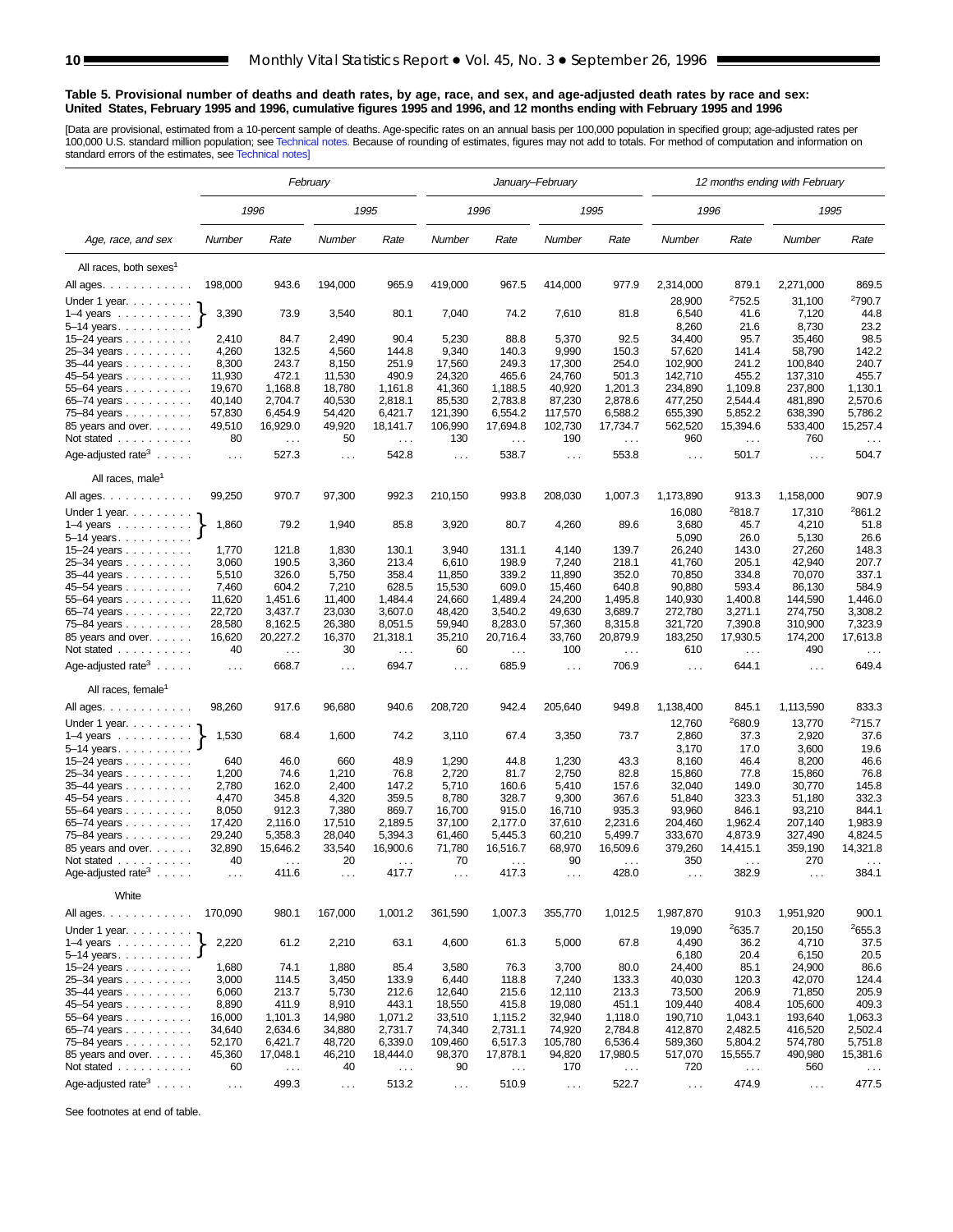#### **Table 5. Provisional number of deaths and death rates, by age, race, and sex, and age-adjusted death rates by race and sex: United States, February 1995 and 1996, cumulative figures 1995 and 1996, and 12 months ending with February 1995 and 1996—Con.**

[Data are provisional, estimated from a 10-percent sample of deaths. Age-specific rates on an annual basis per 100,000 population in specified group; age-adjusted rates per<br>100,000 U.S. standard million population; see Tec

|                                           | February          |                               |                      |                           |                 |                      | January–February |                               | 12 months ending with February |                      |                  |                           |  |
|-------------------------------------------|-------------------|-------------------------------|----------------------|---------------------------|-----------------|----------------------|------------------|-------------------------------|--------------------------------|----------------------|------------------|---------------------------|--|
|                                           |                   | 1996                          |                      | 1995                      |                 | 1996                 |                  | 1995                          |                                | 1996                 |                  | 1995                      |  |
| Age, race, and sex                        | Number            | Rate                          | Number               | Rate                      | Number          | Rate                 | Number           | Rate                          | Number                         | Rate                 | Number           | Rate                      |  |
| White male                                |                   |                               |                      |                           |                 |                      |                  |                               |                                |                      |                  |                           |  |
| All ages.                                 | 84,410            | 991.2                         | 82,570               | 1,009.3                   | 179,110         | 1,016.8              | 177,010          | 1,027.2                       | 998,150                        | 931.7                | 983,120          | 924.3                     |  |
| Under 1 year.                             |                   |                               |                      |                           |                 |                      |                  |                               | 10,730                         | <sup>2</sup> 696.8   | 11,220           | 2712.8                    |  |
| $1-4$ years                               | 1,190             | 63.9                          | 1,290                | 71.8                      | 2,580           | 67.0                 | 2,930            | 77.4                          | 2,640                          | 41.5                 | 2,870            | 44.6                      |  |
| $5 - 14$ years.                           |                   |                               |                      |                           |                 |                      |                  |                               | 3,790                          | 24.4                 | 3,570            | 23.2                      |  |
| $15 - 24$ years                           | 1,220             | 104.9                         | 1,360                | 120.5                     | 2,600           | 108.0                | 2,800            | 117.7                         | 18,290                         | 124.4                | 18,810           | 127.6                     |  |
| 25-34 years                               | 2,160             | 163.3                         | 2,530                | 194.5                     | 4,650           | 169.9                | 5,330            | 194.3                         | 29,620                         | 176.3                | 31,130           | 182.3                     |  |
| 35-44 years<br>45-54 years                | 4,010<br>5,580    | 281.9<br>523.5                | 4,030<br>5,580       | 298.2<br>562.2            | 8,580<br>11,900 | 291.8<br>540.1       | 8,490<br>12,050  | 298.0<br>577.2                | 51,280<br>70,230               | 287.9<br>530.8       | 50,700<br>66,690 | 289.8<br>523.4            |  |
| 55–64 years $\ldots$                      | 9,510             | 1,360.8                       | 9,130                | 1,359.1                   | 20,020          | 1,385.8              | 19,680           | 1,390.4                       | 115,840                        | 1,317.9              | 118,850          | 1,358.4                   |  |
| 65-74 years                               | 19,660            | 3,333.2                       | 20,040               | 3,510.3                   | 42,350          | 3,468.4              | 42,990           | 3,574.2                       | 237,520                        | 3,189.0              | 239,340          | 3,223.4                   |  |
| 75-84 years                               | 25,780            | 8,091.6                       | 23,560               | 7,901.2                   | 54,100          | 8,215.7              | 51,750           | 8,245.6                       | 290,930                        | 7,344.9              | 280,680          | 7,280.9                   |  |
| 85 years and over.                        | 15,250            | 20,518.7                      | 15,010               | 21,644.5                  | 32,260          | 20,991.1             | 30,890           | 21,175.5                      | 166,790                        | 18,090.0             | 158,880          | 17,752.0                  |  |
| Not stated                                | 40                | $\sim$                        | 30                   | $\sim$ $\sim$             | 60              | $\sim$ $\sim$        | 100              | $\sim$ $\sim$                 | 500                            | $\sim$ $\sim$        | 370              | $\sim$ $\sim$             |  |
| Age-adjusted rate <sup>3</sup> $\ldots$ . | $\cdots$          | 629.3                         | $\cdots$             | 654.1                     | $\sim$ $\sim$   | 647.0                | $\cdots$         | 666.9                         | $\sim 10$                      | 608.8                | $\cdots$         | 612.8                     |  |
| White female                              |                   |                               |                      |                           |                 |                      |                  |                               |                                |                      |                  |                           |  |
| All ages.<br>Under 1 year.                | 85,680            | 969.5                         | 84,430               | 993.3                     | 182,480         | 998.2                | 178,750          | 998.3                         | 989,720<br>8,370               | 889.7<br>2572.1      | 968,800<br>8,930 | 876.8<br>2594.9           |  |
| $1-4$ years $\ldots$ $\ldots$ $\ldots$    | 1,030             | 58.3                          | 920                  | 53.9                      | 2,020           | 55.3                 | 2,070            | 57.3                          | 1,850                          | 30.6                 | 1,840            | 30.1                      |  |
| $5-14$ years. $\ldots$                    |                   |                               |                      |                           |                 |                      |                  |                               | 2,390                          | 16.2                 | 2,580            | 17.7                      |  |
| 15–24 years                               | 460               | 41.7                          | 510                  | 47.6                      | 980             | 42.9                 | 900              | 39.8                          | 6,100                          | 43.7                 | 6,090            | 43.5                      |  |
| 25-34 years                               | 840               | 64.8                          | 920                  | 72.1                      | 1,800           | 67.0                 | 1,910            | 71.0                          | 10,410                         | 63.2                 | 10,940           | 65.4                      |  |
| 35-44 years                               | 2,050             | 145.0                         | 1,690                | 125.7                     | 4,060           | 138.9                | 3,620            | 127.9                         | 22,230                         | 125.5                | 21,150           | 121.6                     |  |
| 45-54 years<br>55-64 years                | 3,300<br>6,500    | 302.1<br>862.1                | 3,330<br>5,850       | 327.0<br>805.1            | 6,650<br>13,490 | 294.1<br>865.0       | 7,030<br>13,260  | 328.7<br>866.1                | 39,200<br>74,870               | 289.0<br>788.7       | 38,910<br>74,790 | 297.9<br>790.4            |  |
| 65-74 years                               | 14,980            | 2,066.2                       | 14,840               | 2.102.0                   | 31,990          | 2,131.3              | 31,930           | 2,146.7                       | 175,350                        | 1,909.5              | 177,180          | 1,921.7                   |  |
| 75–84 years                               | 26,390            | 5,344.3                       | 25,160               | 5,348.6                   | 55,360          | 5,421.9              | 54,030           | 5,452.9                       | 298,440                        | 4,819.0              | 294,110          | 4,791.6                   |  |
| 85 years and over<br>Not stated           | 30,100<br>20      | 15,697.6<br>$\sim$ $\sim$     | 31,200<br>10         | 17,219.1<br>$\sim$ $\sim$ | 66,110<br>30    | 16,669.1<br>$\ldots$ | 63,930<br>70     | 16,758.8<br>$\sim$ .          | 350,280<br>220                 | 14,582.8<br>$\cdots$ | 332,100<br>190   | 14,458.0<br>$\sim$ $\sim$ |  |
| Age-adjusted rate <sup>3</sup> $\ldots$ . | $\ldots$          | 393.0                         | $\sim$ $\sim$        | 395.9                     | $\sim$ $\sim$   | 398.5                | $\cdots$         | 403.3                         | $\sim 10$                      | 362.8                | $\sim$ $\sim$    | 364.1                     |  |
| <b>Black</b>                              |                   |                               |                      |                           |                 |                      |                  |                               |                                |                      |                  |                           |  |
| All ages.                                 | 24,270            | 916.5                         | 23,880               | 944.4                     | 51,070          | 932.6                | 51,600           | 969.0                         | 286,510                        | 862.0                | 282,760          | 862.8                     |  |
| Under 1 year.                             |                   |                               |                      |                           |                 |                      |                  |                               | 8,940                          | 21,430.4             | 9,710            | 21,519.6                  |  |
| $1-4$ years                               | 1,070             | 149.4                         | 1,210                | 175.8                     | 2,230           | 150.5                | 2,360            | 162.8                         | 1,770                          | 71.2                 | 2,100            | 83.8                      |  |
| 5-14 years.<br>15-24 years                | 640               | 147.7                         | 490                  | 117.7                     | 1,430           | 159.4                | 1,400            | 159.6                         | 1,720<br>8,630                 | 29.1<br>158.0        | 2,110<br>9,170   | 36.3<br>169.5             |  |
| 25-34 years                               | 1,100             | 256.6                         | 1,030                | 246.8                     | 2,590           | 292.1                | 2,520            | 286.3                         | 15,930                         | 294.2                | 14,950           | 274.6                     |  |
| 35-44 years                               | 2,060             | 494.1                         | 2,310                | 586.5                     | 4,560           | 529.2                | 4,800            | 579.1                         | 26,890                         | 516.2                | 26,620           | 525.5                     |  |
| 45–54 years                               | 2,680             | 1,009.4                       | 2,270                | 932.9                     | 5,160           | 940.9                | 4,980            | 973.9                         | 29,720                         | 907.8                | 28,100           | 904.4                     |  |
| 55–64 years                               | 3,270             | 1,924.9                       | 3,280                | 2,024.5                   | 7,030           | 2,000.1              | 7,010            | 2,054.9                       | 39,000                         | 1,827.6              | 38,710           | 1,847.7                   |  |
| 65-74 years                               | 4,790             | 3.717.9                       | 4,940                | 4,002.3                   | 9,810           | 3,676.5              | 10,950           | 4,213.0                       | 56,530                         | 3,493.8              | 58,030           | 3,613.3                   |  |
| 75–84 years<br>85 years and over.         | 4,910<br>3,710    | 7,403.5<br>16,722.4           | 5,140<br>3,200       | 8,141.4<br>15,336.1       | 10,450<br>7,770 | 7,608.6<br>16,927.5  | 10,500<br>7,060  | 7,897.7<br>16,057.4           | 57,370<br>39,790               | 6,895.4<br>14,364.6  | 56,040<br>37,050 | 6,751.8<br>14,879.5       |  |
| Not stated $\ldots$                       | 20                | $\sim$ $\sim$ $\sim$          | 10                   | $\cdots$                  | 40              |                      | 20               | $\sim$ $\sim$ $\sim$          | 220                            | $\cdots$             | 180              |                           |  |
| Age-adjusted rate <sup>3</sup> $\ldots$ . | $\sim$ .          | 799.2                         | $\ldots$             | 832.8                     | $\cdots$        | 812.4                | $\ddotsc$        | 857.9                         | $\ldots$                       | 761.8                | $\ldots$         | 771.3                     |  |
| <b>Black male</b>                         |                   |                               |                      |                           |                 |                      |                  |                               |                                |                      |                  |                           |  |
| All ages.                                 | 13,080            | 1,041.0                       | 13,030               | 1,086.6                   | 27,570          | 1,061.1              | 27,470           | 1,087.8                       | 154,260                        | 978.4                | 153,520          | 987.1                     |  |
| Under 1 year. $\ldots$ .                  |                   |                               |                      |                           |                 |                      |                  |                               | 4,880                          | <sup>2</sup> 1,539.4 | 5,430            | 21,675.9                  |  |
| $1-4$ years }<br>$5 - 14$ years.          | 610               | 167.9                         | 570                  | 163.3                     | 1,210           | 161.0                | 1,160            | 157.7                         | 900<br>1,100                   | 71.4<br>36.7         | 1,110<br>1,300   | 87.3<br>44.1              |  |
| 15-24 years                               | 510               | 235.2                         | 390                  | 187.5                     | 1,210           | 269.6                | 1,150            | 264.7                         | 6,900                          | 252.7                | 7,380            | 272.9                     |  |
| 25-34 years                               | 790               | 389.2                         | 770                  | 390.1                     | 1,770           | 419.2                | 1,760            | 422.9                         | 11,020                         | 430.3                | 10,530           | 408.6                     |  |
| 35-44 years                               | 1,380             | 709.1                         | 1,650                | 898.1                     | 3,030           | 753.4                | 3,170            | 817.2                         | 17,890                         | 735.9                | 17,780           | 751.8                     |  |
| 45-54 years                               | 1,680<br>1,890    | 1,395.8<br>2,559.3            | 1,430<br>2,020       | 1,297.2<br>2,868.4        | 3,290<br>4,160  | 1,323.8<br>2,722.7   | 3,060<br>3,980   | 1,316.5<br>2,685.0            | 18,590<br>22,180               | 1,252.7<br>2,392.7   | 17,370<br>22,630 | 1,232.8<br>2,478.6        |  |
| 55–64 years<br>65-74 years                | 2,620             | 4,877.0                       | 2,570                | 5,007.7                   | 5,280           | 4,750.4              | 5,840            | 5,404.9                       | 30,590                         | 4,538.6              | 31,220           | 4,687.7                   |  |
| 75-84 years                               | 2,390             | 9,825.2                       | 2,510                | 10,943.0                  | 5,050           | 10,051.5             | 4,910            | 10,175.7                      | 26,460                         | 8,732.7              | 26,040           | 8,709.0                   |  |
| 85 years and over.                        | 1,200             | 18,697.3                      | 1,100                | 18,151.0                  | 2,570           | 19,354.3             | 2,430            | 19,029.2                      | 13,640                         | 17,050.0             | 12,620           | 17,287.7                  |  |
| Not stated                                | $\qquad \qquad -$ | $\epsilon \rightarrow \infty$ |                      | $\sim$ $\sim$             |                 | $\sim$ $\sim$        |                  | $\epsilon \rightarrow \infty$ | 100                            | $\sim$ $\sim$        | 110              | $\sim$ $\sim$ $\sim$      |  |
| Age-adjusted rate <sup>3</sup> $\ldots$ . | $\sim$ .          | 1,070.6                       | $\sim$ $\sim$ $\sim$ | 1,126.2                   | $\ldots$        | 1,090.7              | $\ldots$         | 1,127.9                       | $\sim$                         | 1,010.4              | $\sim$ $\sim$    | 1,029.2                   |  |

See footnotes at end of table.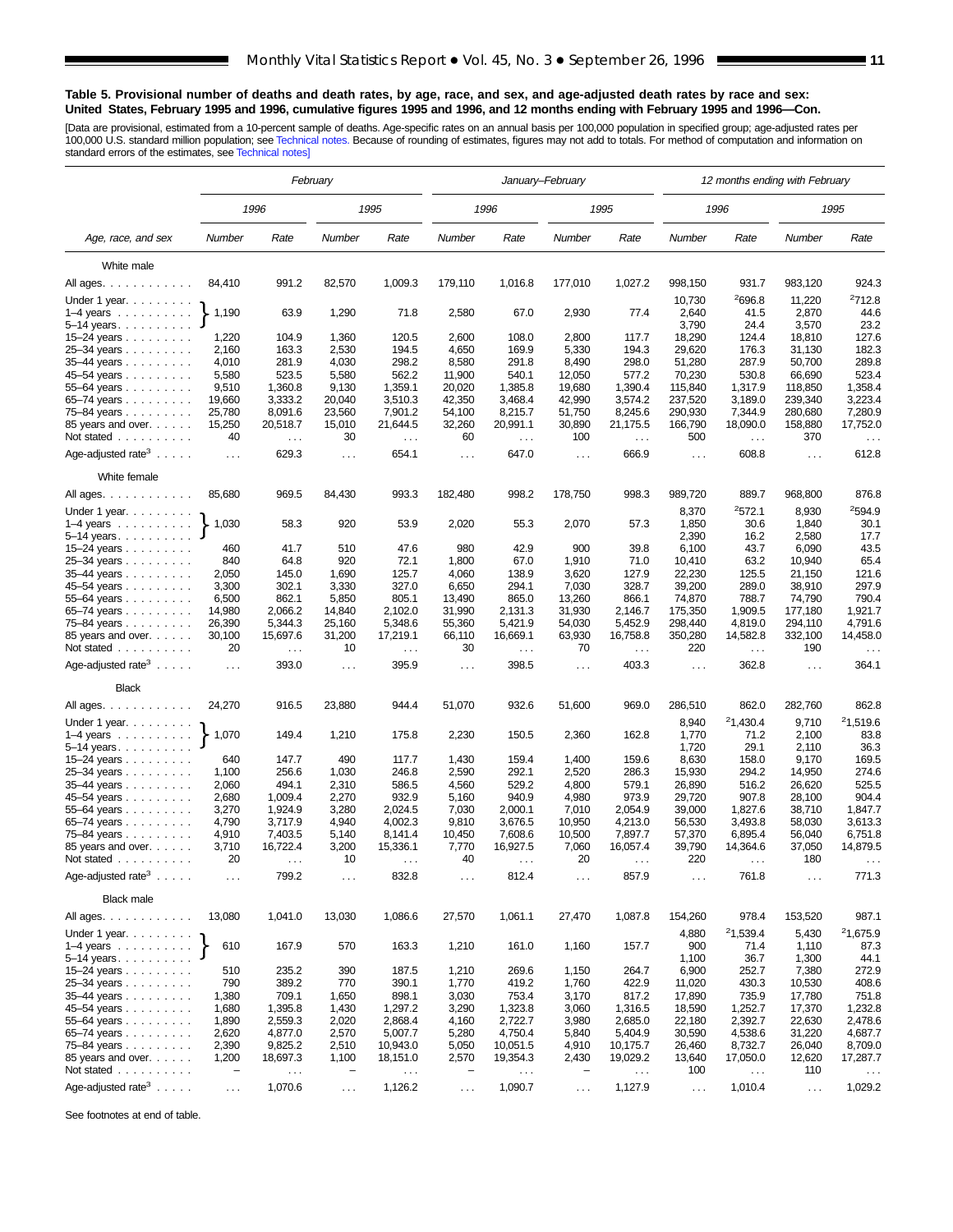#### **Table 5. Provisional number of deaths and death rates, by age, race, and sex, and age-adjusted death rates by race and sex: United States, February 1995 and 1996, cumulative figures 1995 and 1996, and 12 months ending with February 1995 and 1996—Con.**

[Data are provisional, estimated from a 10-percent sample of deaths. Age-specific rates on an annual basis per 100,000 population in specified group; age-adjusted rates per 100,000 U.S. standard million population; see [Technical notes.](#page-16-0) Because of rounding of estimates, figures may not add to totals. For method of computation and information on standard errors of the estimates, see [Technical notes\]](#page-16-0)

|                                                                                                     |                                  |                                        | February                       |                                        |                                  |                                        | January-February                 |                                        |                                      | 12 months ending with February         |                                      |                                        |
|-----------------------------------------------------------------------------------------------------|----------------------------------|----------------------------------------|--------------------------------|----------------------------------------|----------------------------------|----------------------------------------|----------------------------------|----------------------------------------|--------------------------------------|----------------------------------------|--------------------------------------|----------------------------------------|
|                                                                                                     |                                  | 1996                                   |                                | 1995                                   |                                  | 1996                                   |                                  | 1995                                   |                                      | 1996                                   |                                      | 1995                                   |
| Age, race, and sex                                                                                  | Number                           | Rate                                   | <b>Number</b>                  | Rate                                   | Number                           | Rate                                   | Number                           | Rate                                   | Number                               | Rate                                   | Number                               | Rate                                   |
| <b>Black female</b>                                                                                 |                                  |                                        |                                |                                        |                                  |                                        |                                  |                                        |                                      |                                        |                                      |                                        |
| All ages.                                                                                           | 11,190                           | 804.1                                  | 10,850                         | 816.2                                  | 23,500                           | 816.6                                  | 24,130                           | 861.9                                  | 132,250                              | 756.9                                  | 129,240                              | 750.5                                  |
| Under 1 year. $\ldots$<br>1–4 years $\ldots$ $\ldots$ $\}$<br>$5-14$ years.<br>15–24 years $\ldots$ | 460<br>130                       | 130.3<br>60.0                          | 640<br>110                     | 188.7<br>52.8                          | 1,020<br>220                     | 139.7<br>49.1                          | 1,200<br>250                     | 168.0<br>57.0                          | 4,070<br>880<br>620<br>1,730         | 21,321.4<br>71.9<br>21.3<br>63.3       | 4,270<br>980<br>810<br>1,790         | 21,355.6<br>79.3<br>28.3<br>66.1       |
| 25-34 years<br>35-44 years                                                                          | 310<br>680                       | 137.3<br>305.8                         | 250<br>660                     | 113.6<br>314.1                         | 830<br>1,530                     | 177.7<br>332.9                         | 750<br>1,640                     | 161.7<br>370.9                         | 4.910<br>8,990                       | 172.1<br>323.6                         | 4.420<br>8,850                       | 154.1<br>327.7                         |
| 45-54 years<br>$55 - 64$ years<br>65-74 years<br>75-84 years                                        | 1,000<br>1,380<br>2,170<br>2,520 | 688.9<br>1,437.0<br>2,888.9<br>6,000.8 | 840<br>1,260<br>2,370<br>2,620 | 631.1<br>1,375.6<br>3,286.7<br>6.517.9 | 1,870<br>2,870<br>4,530<br>5,400 | 623.6<br>1,444.5<br>2,914.9<br>6,197.4 | 1,920<br>3,020<br>5,110<br>5,580 | 686.6<br>1,570.7<br>3,365.0<br>6.587.8 | 11,130<br>16,820<br>25,940<br>30,910 | 621.8<br>1,393.5<br>2,747.9<br>5,843.1 | 10,730<br>16,080<br>26,810<br>29,990 | 631.9<br>1,360.4<br>2,852.1<br>5,647.8 |
| 85 years and over.<br>Not stated                                                                    | 2,510<br>20                      | 15,918.6<br>$\cdots$                   | 2,100<br>10                    | 14,183.9<br>$\cdots$                   | 5,200<br>40                      | 15,939.7<br>$\cdots$                   | 4,630<br>20                      | 14,841.0<br>$\cdots$                   | 26,150<br>120                        | 13,274.1<br>$\ldots$                   | 24,430<br>70                         | 13,880.7<br>$\cdots$                   |
| Age-adjusted rate <sup>3</sup> $\ldots$ .                                                           | $\cdots$                         | 589.9                                  | $\cdots$                       | 611.0                                  | $\cdots$                         | 598.0                                  | $\sim 100$ km s $^{-1}$          | 651.7                                  | $\cdots$                             | 569.1                                  | $\cdots$                             | 571.3                                  |

. . . Category not applicable.

– Quantity zero.

 $1$ Includes races other than white and black.

<sup>2</sup>Death rates (based on population estimates) differ from infant mortality rates (based on live births); for "Under 1 year" see [table 9](#page-15-0) for infant mortality rates.

<sup>3</sup>For method of computation, see [Technical notes](#page-16-0).

NOTES: Figures include all revisions received from the States. Cumulative and 12-month figures for the current year reflect revisions received for previous months, and figures for earlier years may differ from those previously published.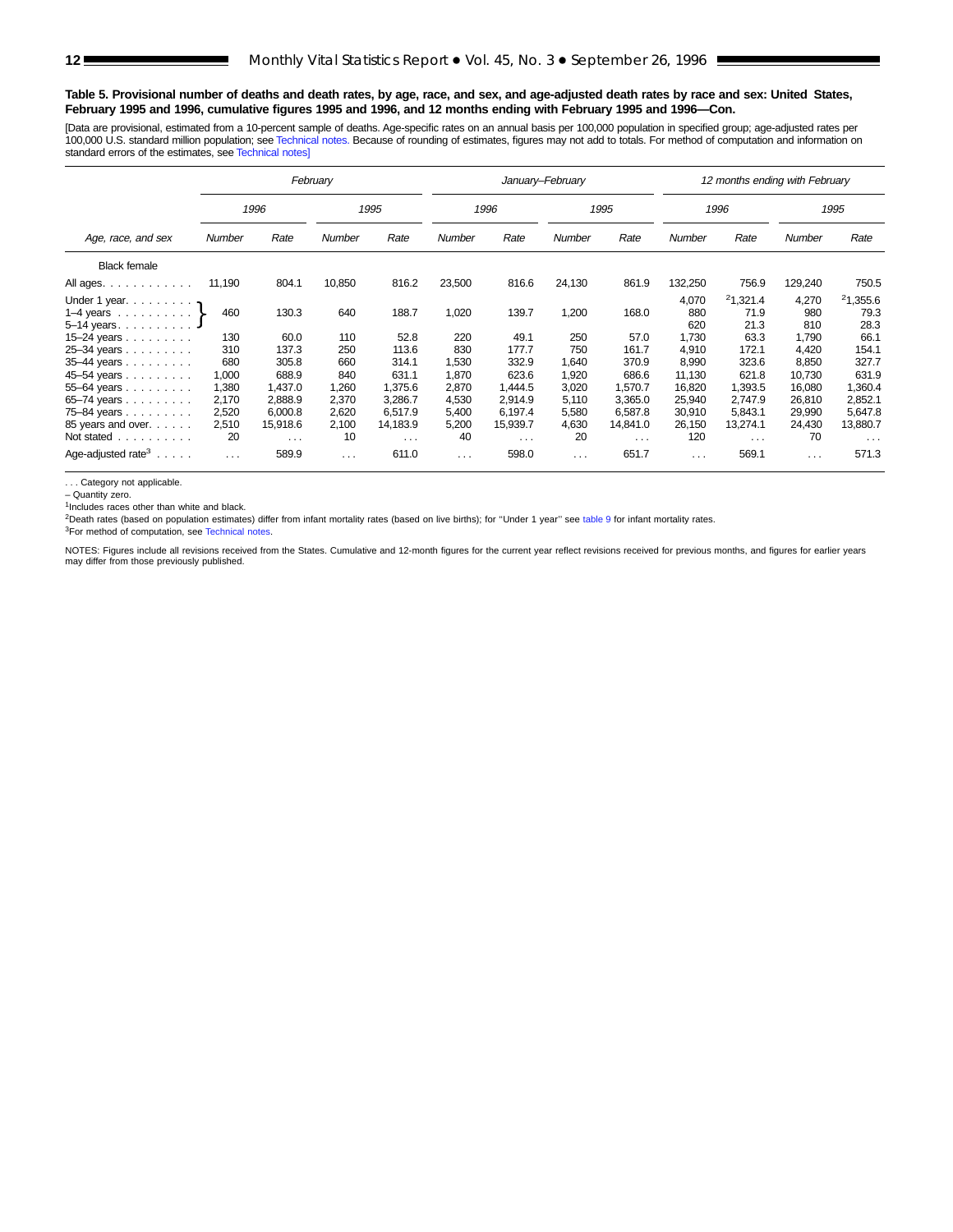#### <span id="page-12-0"></span>Table 6. Provisional number of deaths and death rates for 72 selected causes, Human immunodeficiency virus infection, and Alzheimer's disease: United States, February 1995 and 1996, cumulative figures 1995 and 1996, and 12 months ending with February 1995 and 1996

[Data are provisional, estimated from a 10-percent sample of deaths. Rates on an annual basis per 100,000 estimated population. Because of rounding of estimates, figures may not add to totals. For method of computation and information on standard errors of the estimates, see [Technical](#page-16-0) notes. For explanation of asterisks preceding cause-of-death categories, see [Technical](#page-16-0) notes]

|                                                                                                 | February                       |             |                 |             | January-February |              |                 |              |                   |              | 12 months ending with February |              |
|-------------------------------------------------------------------------------------------------|--------------------------------|-------------|-----------------|-------------|------------------|--------------|-----------------|--------------|-------------------|--------------|--------------------------------|--------------|
|                                                                                                 | 1996                           |             | 1995            |             | 1996             |              | 1995            |              | 1996              |              | 1995                           |              |
| Cause of death (Based on the Ninth Revision, International Classification of Diseases, 1975)    | <b>Number</b>                  | Rate        | Number          | Rate        | Number           | Rate         | Number          | Rate         | <b>Number</b>     | Rate         | Number                         | Rate         |
|                                                                                                 | 198,000                        | 943.6       | 194,000         | 965.9       | 419,000          | 967.5        | 414,000         | 977.9        | 2,314,000         | 879.1        | 2,271,000                      | 869.5        |
|                                                                                                 |                                |             |                 |             |                  |              |                 |              |                   |              |                                |              |
|                                                                                                 | 70                             |             | 60              |             | 180              | 0.4          | 100             |              | 720               | 0.3          | 670                            | 0.3          |
|                                                                                                 | 120                            | 0.6         | 140             | 0.7         | 220              | 0.5          | 310             | 0.7          | 1,280             | 0.5          | 1,490                          | 0.6          |
|                                                                                                 | 110                            | 0.5         | 120             | 0.6         | 200              | 0.5          | 240             | 0.6          | 1.030             | 0.4          | 1,100                          | 0.4          |
|                                                                                                 | 10<br>$\overline{\phantom{0}}$ |             | 20<br>÷         |             | 20               |              | 70              |              | 250<br>10         | 0.1          | 390                            | 0.1          |
|                                                                                                 |                                |             |                 |             |                  |              |                 |              | 10                | $\star$      |                                |              |
|                                                                                                 | 30                             |             | 40              |             | 70               |              | 60              |              | 310               | 0.1          | 300                            | 0.1          |
|                                                                                                 | 1.770                          | 8.5         | 1,980           | 9.9         | 4,050            | 9.4          | 4,150           | 9.8          | 21,100            | 8.0          | 20,060                         | 7.7          |
|                                                                                                 |                                |             |                 |             |                  |              |                 |              |                   |              |                                |              |
|                                                                                                 |                                |             |                 |             |                  |              |                 |              |                   |              | 10                             |              |
|                                                                                                 | 300                            | 1.4         | 260             | 1.3         | 600              | 1.4          | 590             | 1.4          | 3,530             | 1.3          | 2.920                          | 1.1          |
| Syphilis<br>All other infectious and parasitic                                                  |                                |             | 30              |             |                  |              | 50              |              | 80                |              | 110                            | 0.0          |
| diseases <sup>1</sup> 001-003,005,020-032,037,039-041,*042-*044,046-054,056-066,071-088,098-139 | 3.290                          | 15.7        | 3,690           | 18.4        | 7,450            | 17.2         | 8,280           | 19.6         | 48,180            | 18.3         | 47,300                         | 18.1         |
| Malignant neoplasms, including neoplasms of lymphatic and hematopoietic tissues 140–208         | 44,530                         | 212.7       | 41,550          | 206.9       | 92,950           | 214.7        | 90,900          | 214.9        | 538,490           | 204.6        | 538,450                        | 206.2        |
|                                                                                                 | 610                            | 2.9         | 710             | 3.5         | 1,310            | 3.0          | 1,490           | 3.5          | 7,790             | 3.0          | 8,010                          | 3.1          |
| Malignant neoplasms of digestive organs and peritoneum150–159                                   | 10,200                         | 48.7        | 9,550           | 47.5        | 21,680           | 50.1         | 20,800          | 49.2         | 126,130           | 47.9         | 126,560                        | 48.5         |
|                                                                                                 | 13,310                         | 63.6        | 12,200          | 60.7        | 27,330           | 63.1         | 26,470          | 62.6         | 155,790           | 59.2         | 154,290                        | 59.1         |
|                                                                                                 | 3,740                          | 17.9        | 3,090           | 15.4        | 7,560            | 17.5         | 7.750           | 18.3         | 43,820            | 16.6         | 44,520                         | 17.0         |
|                                                                                                 | 4,710                          | 22.5        | 4,940           | 24.6        | 9,890            | 22.8         | 10,390          | 24.5         | 60,300            | 22.9         | 61,860                         | 23.7         |
|                                                                                                 | 1,710                          | 8.2         | 1,740           | 8.7         | 4,000            | 9.2          | 3.930           | 9.3          | 23,160            | 8.8          | 22.030                         | 8.4          |
|                                                                                                 | 5.470<br>1.880                 | 26.1<br>9.0 | 5,110<br>1.330  | 25.4<br>6.6 | 11,290<br>3.750  | 26.1<br>8.7  | 10,890<br>3.120 | 25.7<br>7.4  | 66,000<br>20.250  | 25.1<br>7.7  | 67,080<br>19.500               | 25.7<br>7.5  |
|                                                                                                 | 2.880                          | 13.8        | 2.890           | 14.4        | 6,150            | 14.2         | 6,060           | 14.3         | 35,240            | 13.4         | 34,590                         | 13.2         |
| Benign neoplasms, carcinoma in situ, and neoplasms of uncertain behavior and                    |                                |             |                 |             |                  |              |                 |              |                   |              |                                |              |
|                                                                                                 | 670                            | 3.2         | 790             | 3.9         | 1,390            | 3.2          | 1.620           | 3.8          | 8.160             | 3.1          | 7.920                          | 3.0          |
|                                                                                                 | 4.880                          | 23.3        | 4,940           | 24.6        | 10,580           | 24.4         | 10,680          | 25.2         | 58,240            | 22.1         | 55.620                         | 21.3         |
|                                                                                                 | 390                            | 1.9         | 350             | 1.7         | 800              | 1.8          | 630             | 1.5          | 3,990             | 1.5          | 3,080                          | 1.2          |
|                                                                                                 | 350                            | 1.7         | 430             | 2.1         | 590              | 1.4          | 840             | 2.0          | 4,030             | 1.5          | 4,370                          | 1.7          |
|                                                                                                 | 70<br>82,230                   | 392.8       | 70<br>81,400    | 405.3       | 140<br>174,010   | 0.3<br>401.9 | 220<br>172,330  | 0.5<br>407.3 | 700<br>944,200    | 0.3<br>358.7 | 920<br>929,610                 | 0.4<br>355.9 |
|                                                                                                 | 63,710                         | 304.4       | 62,680          | 312.1       | 135,270          | 312.4        | 132,910         | 314.2        | 733,230           | 278.5        | 722,100                        | 276.5        |
| Rheumatic fever and rheumatic heart disease390-398                                              | 430                            | 2.0         | 400             | 2.0         | 820              | 1.9          | 960             | 2.3          | 4,890             | 1.9          | 5,450                          | 2.1          |
|                                                                                                 | 2,450                          | 11.7        | 2,030           | 10.1        | 4,820            | 11.1         | 4,330           | 10.2         | 24,980            | 9.5          | 23,600                         | 9.0          |
|                                                                                                 | 260                            | 1.2         | 170             | 0.8         | 500              | 1.1          | 450             | 1.1          | 2.390             | 0.9          | 2.330                          | 0.9          |
|                                                                                                 | 41.530                         | 198.4       | 41.660          | 207.4       | 87.910           | 203.0        | 87.730          | 207.4        | 477.590           | 181.4        | 477.090                        | 182.7        |
|                                                                                                 | 18.600                         | 88.8        | 18,770          | 93.5        | 40.150           | 92.8         | 40.500          | 95.7         | 216.850           | 82.4         | 222.410                        | 85.2         |
| 0ther acute and subacute forms of ischemic heart disease 411                                    | 220                            | 1.0         | 240             | 1.2         | 450              | 1.0          | 560             | 1.3          | 2.480             | 0.9          | 2.680                          | 1.0          |
| Old myocardial infarction and other forms of                                                    | 80                             |             | 60              |             | 150              | 0.3          | 160             | 0.4          | 720               | 0.3          | 870                            | 0.3          |
|                                                                                                 | 22.640                         | 108.1       | 22.580          | 112.4       | 47.160           | 108.9        | 46.510          | 109.9        | 257.540           | 97.8         | 251.130                        | 96.2         |
|                                                                                                 | 1,480                          | 7.1         | 1,350           | 6.7         | 2,940            | 6.8          | 2,820           | 6.7          | 15,640            | 5.9          | 14,490                         | 5.5          |
|                                                                                                 | 17,560<br>1,100                | 83.9<br>5.3 | 17,060<br>1,000 | 84.9<br>5.0 | 38,280<br>2,260  | 88.4<br>5.2  | 36,620<br>2,230 | 86.5<br>5.3  | 207,730<br>12,510 | 78.9<br>4.8  | 199,140<br>10,720              | 76.2<br>4.1  |
|                                                                                                 | 13,890                         | 66.3        | 14,000          | 69.7        | 29,060           | 67.1         | 29,150          | 68.9         | 156,670           | 59.5         | 154,020                        | 59.0         |
|                                                                                                 | 2,040                          | 9.7         | 1,680           | 8.4         | 4,180            | 9.7          | 4,010           | 9.5          | 21,870            | 8.3          | 21,530                         | 8.2          |
| Cerebral thrombosis and unspecified occlusion of cerebral arteries434.0,434.9                   | 960                            | 4.6         | 1,280           | 6.4         | 2,220            | 5.1          | 2,620           | 6.2          | 13,000            | 4.9          | 14,890                         | 5.7          |
|                                                                                                 | 10                             |             | 60              |             | 80               |              | 110             | 0.3          | 610               | 0.2          | 880                            | 0.3          |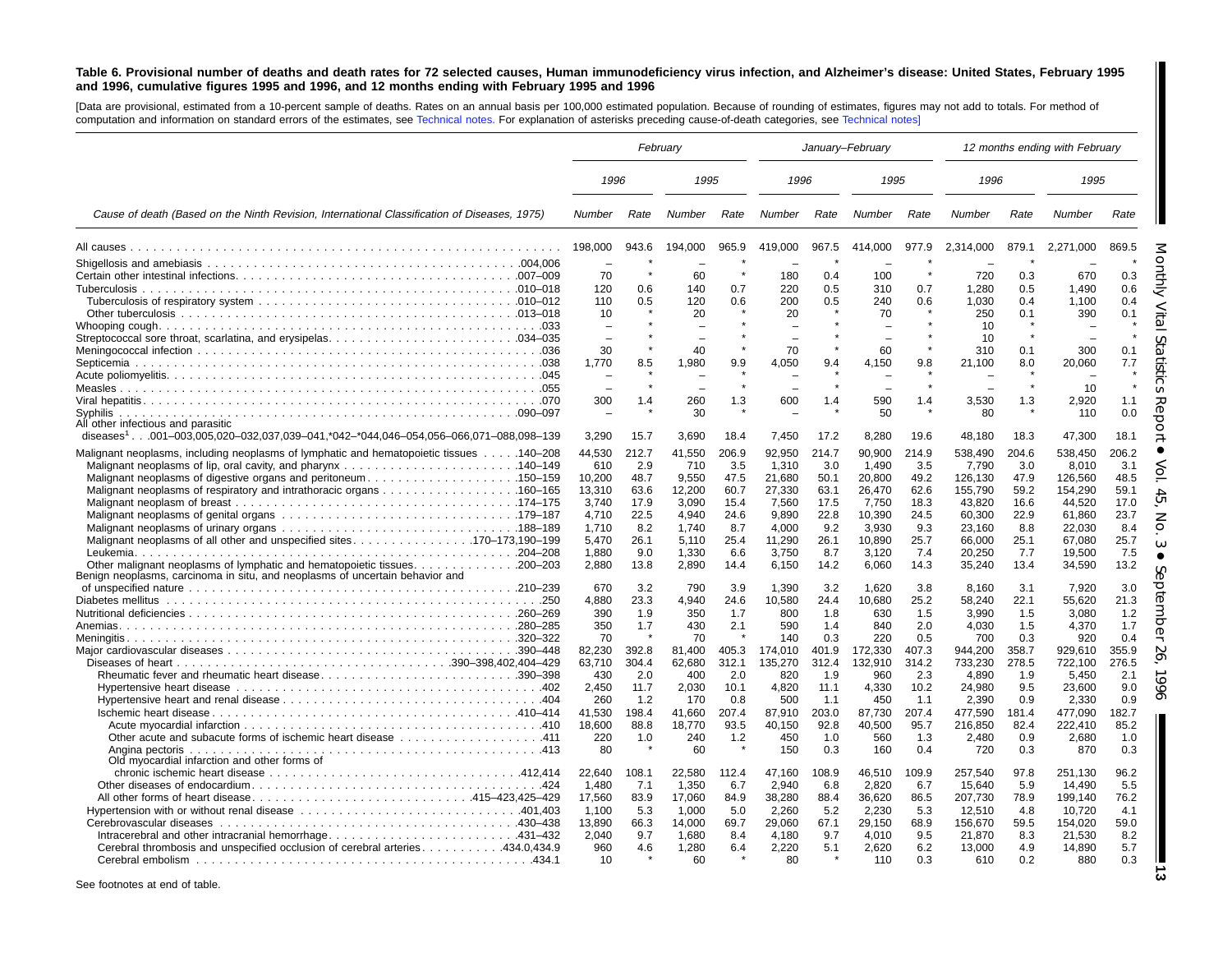#### Table 6. Provisional number of deaths and death rates for 72 selected causes, Human immunodeficiency virus infection, and Alzheimer's disease: United States, February 1995 and 1996, cumulative figures 1995 and 1996, and 12 months ending with February 1995 and 1996-Con.

[Data are provisional, estimated from <sup>a</sup> 10-percent sample of deaths. Rates on an annual basis per 100,000 estimated population. Because of rounding of estimates, figures may not add to totals. For method of computation and information on standard errors of the estimates, see [Technical](#page-16-0) notes. For explanation of asterisks preceding cause-of-death categories, see [Technical](#page-16-0) notes]

|                                                                                                                                                                                                                                                                                           | February                                                                       |                                                                     |                                                              |                                                                 |                                                                 | January-February                                        |                                                                   |                                                         |                                                                       |                                                                 | 12 months ending with February                                        |                                                                 |
|-------------------------------------------------------------------------------------------------------------------------------------------------------------------------------------------------------------------------------------------------------------------------------------------|--------------------------------------------------------------------------------|---------------------------------------------------------------------|--------------------------------------------------------------|-----------------------------------------------------------------|-----------------------------------------------------------------|---------------------------------------------------------|-------------------------------------------------------------------|---------------------------------------------------------|-----------------------------------------------------------------------|-----------------------------------------------------------------|-----------------------------------------------------------------------|-----------------------------------------------------------------|
|                                                                                                                                                                                                                                                                                           | 1996                                                                           |                                                                     | 1995                                                         |                                                                 | 1996                                                            |                                                         | 1995                                                              |                                                         | 1996                                                                  |                                                                 | 1995                                                                  |                                                                 |
| Cause of death (Based on the Ninth Revision, International Classification of Diseases, 1975)                                                                                                                                                                                              | Number                                                                         | Rate                                                                | Number                                                       | Rate                                                            | Number                                                          | Rate                                                    | Number                                                            | Rate                                                    | Number                                                                | Rate                                                            | Number                                                                | Rate                                                            |
| All other and late effects of cerebrovascular diseases 430,433,435–438<br>Atherosclerosis                                                                                                                                                                                                 | 10,880<br>1.460<br>2,060                                                       | 52.0<br>7.0<br>9.8                                                  | 10,990<br>1,570<br>2,160                                     | 54.7<br>7.8<br>10.8                                             | 22,580<br>2.930<br>4,480                                        | 52.1<br>6.8<br>10.3                                     | 22,410<br>3,210<br>4,820                                          | 53.0<br>7.6<br>11.4                                     | 121,180<br>16,120<br>25,670                                           | 46.0<br>6.1<br>9.8                                              | 116,720<br>16.770<br>26,010                                           | 44.7<br>6.4<br>10.0                                             |
| Chronic obstructive pulmonary diseases and allied conditions490–496<br>Other chronic obstructive pulmonary diseases and allied conditions494–496                                                                                                                                          | 50<br>8.030<br>7.920<br>110<br>9,500<br>340<br>1,580<br>250                    | $\star$<br>38.4<br>37.8<br>0.5<br>45.4<br>1.6<br>7.5<br>1.2<br>35.0 | 80<br>8.750<br>8.650<br>100<br>10,010<br>280<br>1,780<br>630 | $\star$<br>43.6<br>43.1<br>$\star$<br>49.8<br>1.4<br>8.9<br>3.1 | 110<br>17.740<br>17.410<br>330<br>20.430<br>810<br>3,350<br>730 | 0.2<br>41.0<br>40.2<br>0.8<br>47.2<br>1.9<br>7.7<br>1.7 | 120<br>17.220<br>17.060<br>170<br>20,940<br>590<br>3,780<br>1,200 | 0.3<br>40.7<br>40.3<br>0.4<br>49.5<br>1.4<br>8.9<br>2.8 | 540<br>80.680<br>80.050<br>640<br>103,040<br>3,190<br>16,990<br>5,040 | 0.2<br>30.6<br>30.4<br>0.2<br>39.1<br>1.2<br>6.5<br>1.9<br>29.6 | 420<br>77.360<br>77.040<br>320<br>100,050<br>3.290<br>17,450<br>5,230 | 0.2<br>29.6<br>29.5<br>0.1<br>38.3<br>1.3<br>6.7<br>2.0<br>28.4 |
| Hernia of abdominal cavity and intestinal obstruction without                                                                                                                                                                                                                             | 7,330<br>420<br>30                                                             | 2.0                                                                 | 7,320<br>510<br>20                                           | 36.4<br>2.5<br>$\star$                                          | 15,540<br>980<br>60                                             | 35.9<br>2.3<br>$\star$                                  | 15,370<br>1,000<br>70                                             | 36.3<br>2.4<br>$\star$                                  | 77,820<br>5,860<br>390                                                | 2.2<br>0.1                                                      | 74,080<br>5,970<br>360                                                | 2.3<br>0.1                                                      |
| Chronic glomerulonephritis, nephritis and nephropathy, not specified as                                                                                                                                                                                                                   | 560<br>1,970<br>250<br>2,250<br>20<br>160                                      | 2.7<br>9.4<br>1.2<br>10.7<br>$\star$<br>0.8                         | 510<br>2,250<br>170<br>2,240<br>10<br>100                    | 2.5<br>11.2<br>0.8<br>11.1                                      | 1.190<br>4.180<br>460<br>4,920<br>30<br>340                     | 2.7<br>9.7<br>1.1<br>11.4<br>$\star$<br>0.8             | 1.090<br>4.550<br>500<br>4,770<br>40<br>320                       | 2.6<br>10.8<br>1.2<br>11.2<br>$\star$<br>0.8            | 6.060<br>24.720<br>2,650<br>25,780<br>270<br>1,360                    | 2.3<br>9.4<br>1.0<br>9.8<br>0.1<br>0.5                          | 6.050<br>26.000<br>2.650<br>24,950<br>230<br>1,700                    | 2.3<br>10.0<br>1.0<br>9.6<br>0.1<br>0.7                         |
| Renal failure, disorders resulting from impaired renal function, and                                                                                                                                                                                                                      | 2.070<br>70<br>30                                                              | 9.9                                                                 | 2.140<br>80<br>40                                            | 10.7                                                            | 4.550<br>170<br>100                                             | 10.5<br>0.4                                             | 4.400<br>150<br>50                                                | 10.4<br>0.3                                             | 24.160<br>750<br>480                                                  | 9.2<br>0.3<br>0.2                                               | 23.010<br>940<br>370                                                  | 8.8<br>0.4<br>0.1                                               |
|                                                                                                                                                                                                                                                                                           | $\equiv$<br>$\overline{\phantom{0}}$<br>$\overline{\phantom{a}}$<br>960<br>930 | 4.6<br>4.4                                                          | 40<br>40<br>880<br>1,050                                     | $\star$<br>$\star$<br>4.4<br>5.2                                | 30<br>30<br>1,800<br>2.040                                      | $\star$<br>4.2<br>4.7                                   | 70<br>$\overline{\phantom{0}}$<br>70<br>1,950<br>2,240            | $\star$<br>4.6<br>5.3                                   | 280<br>20<br>260<br>11,400<br>13,210                                  | 0.1<br>0.1<br>4.3<br>5.0                                        | 360<br>40<br>320<br>11,520<br>14,090                                  | 0.1<br>0.1<br>4.4<br>5.4                                        |
| Birth trauma, intrauterine hypoxia, birth asphyxia, and<br>respiratory distress syndrome contact and contact the contact of the contact of the contact of the contact of the contact of the contact of the contact of the contact of the contact of the contact of the contact of the con | 100<br>830<br>3,550<br>19,270                                                  | $\star$<br>4.0<br>16.9<br>92.1                                      | 120<br>930<br>3.460<br>17,680                                | 0.6<br>4.6<br>17.2<br>88.0                                      | 290<br>1,750<br>7.830<br>40,630                                 | 0.7<br>4.0<br>18.1<br>93.8                              | 320<br>1,920<br>7.370<br>37,970                                   | 0.7<br>4.5<br>17.4<br>89.7                              | 1.960<br>11,250<br>42,690<br>216,110                                  | 0.7<br>4.3<br>16.2<br>82.1                                      | 2,220<br>11,870<br>40.190<br>202,480                                  | 0.8<br>4.5<br>15.4<br>77.5                                      |
|                                                                                                                                                                                                                                                                                           | 7.040<br>3.270<br>3.760<br>2.050<br>1,620<br>220                               | 33.6<br>15.6<br>18.0<br>9.8<br>7.7<br>1.0                           | 6,320<br>2.780<br>3,530<br>2.130<br>1,790<br>240             | 31.5<br>13.8<br>17.6<br>10.6<br>8.9<br>1.2                      | 14,550<br>6.660<br>7.890<br>4.490<br>3,750<br>390               | 33.6<br>15.4<br>18.2<br>10.4<br>8.7<br>0.9              | 13,820<br>6,390<br>7.430<br>4.710<br>3,870<br>460                 | 32.7<br>15.1<br>17.6<br>11.1<br>9.1<br>1.1              | 90,530<br>44,040<br>46.480<br>29.610<br>22,260<br>2,210               | 34.4<br>16.7<br>17.7<br>11.2<br>8.5<br>0.8                      | 88.440<br>42.570<br>45.860<br>30.470<br>23,440<br>2,630               | 33.9<br>16.3<br>17.6<br>11.7<br>9.0<br>1.0                      |
|                                                                                                                                                                                                                                                                                           | 2.790<br>1.850                                                                 | 13.3<br>8.8                                                         | 3,200<br>1,800                                               | 15.9<br>9.0                                                     | 6,470<br>4,250                                                  | 14.9<br>9.8                                             | 7,160<br>3,820                                                    | 16.9<br>9.0                                             | 41,680<br>20,900                                                      | 15.8<br>7.9                                                     | 40,960<br>18,830                                                      | 15.7<br>7.2                                                     |

– Quantity zero.

\* Figure does not meet standards of reliability or precision; see [Technical](#page-16-0) notes.

0.0 Quantity more than zero but less than 0.05.

1Includes data for deaths due to Human immunodeficiency virus infection (categories \*042–\*044) shown separately below; see [Technical](#page-16-0) notes.

<sup>2</sup>Included in All other infectious and parasitic diseases shown above.

NOTES: Figures include all revisions received from the States. Cumulative and 12-month figures for the current year reflect revisions received for previous months, and figures for earlier years may differ from those previo

**14**

H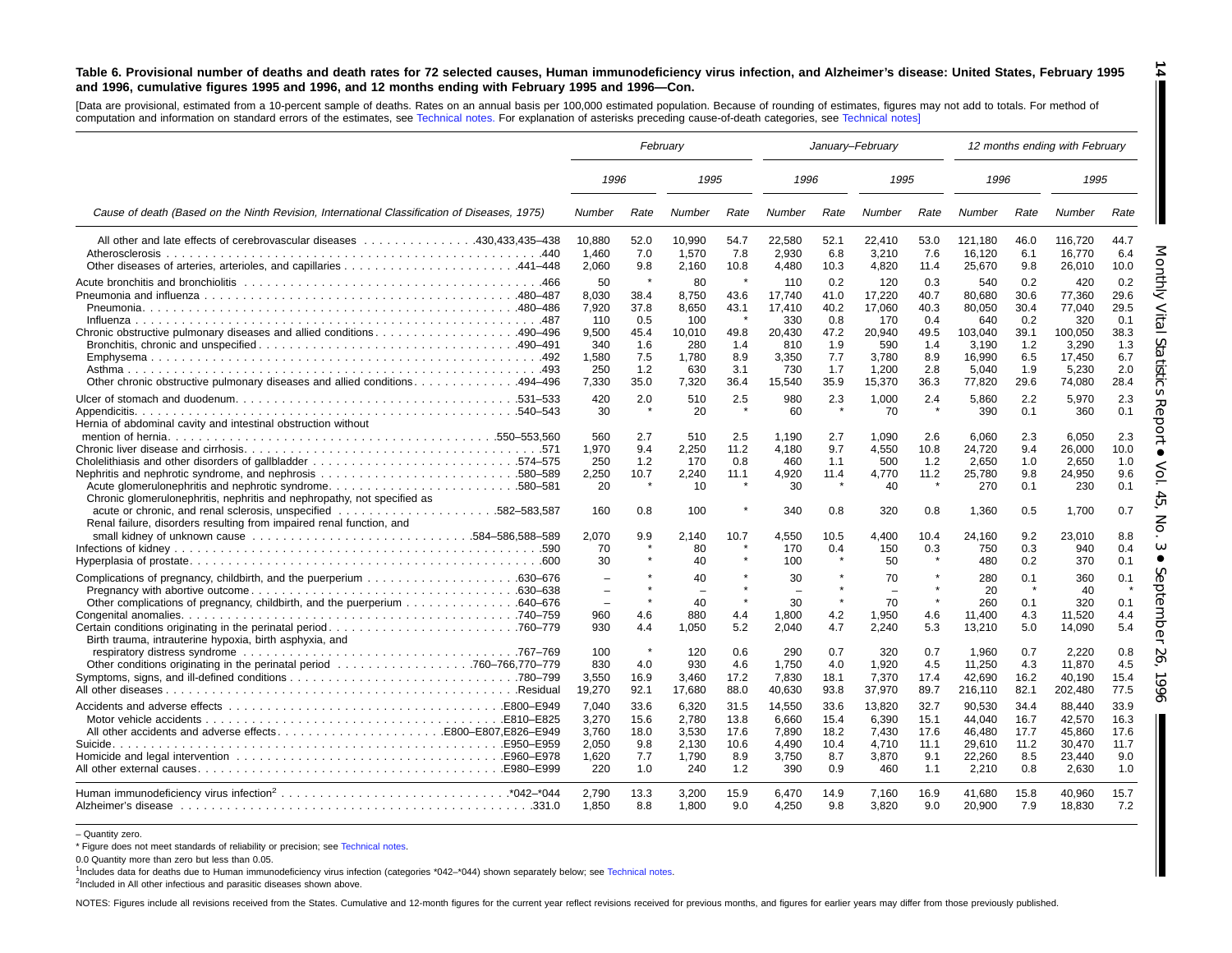#### Table 7. Provisional number of deaths and death rates for 16 selected subcategories of Malignant neoplasms, including neoplasms of lymphatic and hematopoietic tissues: United States, February 1995 and 1996, cumulative figures 1995 and 1996, and 12 months ending with February 1995 and 1996

[Data are provisional, estimated from a 10-percent sample of deaths. Rates on an annual basis per 100,000 estimated population. Because of rounding of estimates, figures may not add to totals. For method of computation and information on standard errors of the estimates, see [Technical](#page-16-0) notes]

|                                                                                                      |              | February   |             |            |                |            | January-February |            |                  |            | 12 months ending with February |            |
|------------------------------------------------------------------------------------------------------|--------------|------------|-------------|------------|----------------|------------|------------------|------------|------------------|------------|--------------------------------|------------|
|                                                                                                      | 1996         |            | 1995        |            | 1996           |            | 1995             |            | 1996             |            | 1995                           |            |
| Cause of death (Based on the Ninth Revision, International Classification of Diseases, 1975)         | Number       | Rate       | Number      | Rate       | Number         | Rate       | Number           | Rate       | Number           | Rate       | Number                         | Rate       |
| Malignant neoplasms, including neoplasms of lymphatic and hematopoietic tissues <sup>1</sup> 140–208 | 44,530       | 212.7      | 41,550      | 206.9      | 92,950         | 214.7      | 90,900           | 214.9      | 538,490          | 204.6      | 538,450                        | 206.2      |
|                                                                                                      | 900<br>1,000 | 4.3<br>4.8 | 810<br>990  | 4.0<br>4.9 | 1,950<br>2,210 | 4.5<br>5.1 | 1,800<br>2,260   | 4.3<br>5.4 | 10,500<br>13,760 | 4.0<br>5.2 | 11,190<br>13,550               | 4.3<br>5.2 |
| Malignant neoplasms of colon, rectum, rectosigmoid junction, and anus 153,154                        | 4,630        | 22.1       | 4,440       | 22.1       | 9,830          | 22.7       | 9,460            | 22.4       | 56,190           | 21.3       | 58,350                         | 22.3       |
|                                                                                                      | 2,160        | 10.3       | 2.040       | 10.2       | 4,370          | 10.1       | 4.460            | 10.5       | 27,290           | 10.4       | 26,610                         | 10.2       |
|                                                                                                      | 12,820       | 61.2       | 11,760      | 58.5       | 26,430         | 61.0       | 25,430           | 60.1       | 150,660          | 57.2       | 148,810                        | 57.0       |
|                                                                                                      | 430          | 2.0        | 440         | 2.2        | 870            | 2.0        | 1,110            | 2.6        | 6,780            | 2.6        | 7,210                          | 2.8        |
|                                                                                                      | 340          | 1.6        | 240         | 1.2        | 630            | 1.4        | 530              | 1.2        | 4,870            | 1.9        | 4,300                          | 1.6        |
| Malignant neoplasms of body of uterus and of uterus, part unspecified 179,182                        | 440          | 2.1        | 480         | 2.4        | 860            | 2.0        | 1,000            | 2.4        | 5,970            | 2.3        | 5,910                          | 2.3        |
|                                                                                                      | 990          | 4.7        | 1.150       | 5.7        | 2,350          | 5.4        | 2,330            | 5.5        | 13,620           | 5.2        | 13,830                         | 5.3        |
|                                                                                                      | 2,800        | 13.4       | 2,950       | 14.7       | 5,700          | 13.1       | 6,220            | 14.7       | 34,020           | 12.9       | 35,920                         | 13.8       |
|                                                                                                      | 880          | 4.2        | 960         | 4.8        | 2,040          | 4.7        | 2,100            | 5.0        | 11,480           | 4.4        | 10,830                         | 4.1        |
| Malignant neoplasms of kidney and other and unspecified urinary organs 189                           | 830          | 4.0<br>5.1 | 780         | 3.9<br>5.0 | 1,950          | 4.5<br>4.8 | 1,830            | 4.3<br>4.5 | 11,680<br>11,700 | 4.4<br>4.4 | 11,190                         | 4.3<br>4.6 |
| Malignant neoplasms of brain and other and unspecified parts of nervous system 191,192               | 1,060<br>150 | 0.7        | 1.000<br>90 | $\star$    | 2,070<br>360   | 0.8        | 1,910<br>190     | 0.4        | 1,700            | 0.6        | 12,050<br>1,450                | 0.6        |
|                                                                                                      | 1,960        | 9.4        | 2,010       | 10.0       | 4,030          | 9.3        | 4,090            | 9.6        | 23,210           | 8.8        | 22,890                         | 8.8        |
| Multiple myeloma and other immunoproliferative neoplasms 203                                         | 770          | 3.7        | 790         | 3.9        | 1,760          | 4.0        | 1,780            | 4.2        | 10,330           | 3.9        | 10,250                         | 3.9        |

\* Figure does not meet standards of reliability or precision; see [Technical](#page-16-0) notes.

<sup>1</sup>Includes figures for subcategories not shown.

NOTES: Figures include all revisions received from the States. Cumulative and 12-month figures for the current year reflect revisions received for previous months, and figures for earlier years may differ from those previo

#### Table 8. Provisional number of deaths and death rates for firearm mortality: United States, February 1995 and 1996, cumulative figures 1995 and 1996, and 12 months ending **with February 1995 and 1996**

[Data are provisional, estimated from a 10-percent sample of deaths. Rates on an annual basis per 100,000 estimated population. Because of rounding of estimates, figures may not add to totals. For method of computation and information on standard errors of the estimates, see [Technical](#page-16-0) notes]

|                                                                                                                                                                                   |                            |            | February                   |                   |                             |                   | January-February            |                   |                                  |                          | 12 months ending with February   |                          |
|-----------------------------------------------------------------------------------------------------------------------------------------------------------------------------------|----------------------------|------------|----------------------------|-------------------|-----------------------------|-------------------|-----------------------------|-------------------|----------------------------------|--------------------------|----------------------------------|--------------------------|
|                                                                                                                                                                                   | 1996                       |            | 1995                       |                   | 1996                        |                   | 1995                        |                   | 1996                             |                          | 1995                             |                          |
| Cause of death (Based on the Ninth Revision, International Classification of Diseases, 1975)                                                                                      | Number                     | Rate       | Number                     | Rate              | Number                      | Rate              | Number                      | Rate              | Number                           | Rate                     | Number                           | Rate                     |
|                                                                                                                                                                                   | 2.470                      | 11.8       | 2,630                      | 13.1              | 5,820                       | 13.4              | 5,910                       | 14.0              | 35.470                           | 13.5                     | 38,040                           | 14.6                     |
| E955.0-E955.4<br>Homicide and legal intervention by firearmsE965.0–E965.4, E970<br>lnjury by firearms, undetermined whether accidentally or purposely inflicted.<br>E985.0-E985.4 | 70<br>1,280<br>1.110<br>10 | 6.1<br>5.3 | 150<br>1.310<br>.130<br>40 | 0.7<br>6.5<br>5.6 | 230<br>2,900<br>2.670<br>20 | 0.5<br>6.7<br>6.2 | 300<br>2.840<br>2.700<br>70 | 0.7<br>6.7<br>6.4 | 1,300<br>18.040<br>15.920<br>200 | 0.5<br>6.9<br>6.0<br>0.1 | 1.620<br>19.140<br>16.930<br>350 | 0.6<br>7.3<br>6.5<br>0.1 |

\* Figure does not meet standards of reliability or precision; see [Technical](#page-16-0) notes.

NOTES: Figures include all revisions received from the States. Cumulative and 12-month figures for the current year reflect revisions received for previous months, and figures for earlier years may differ from those previo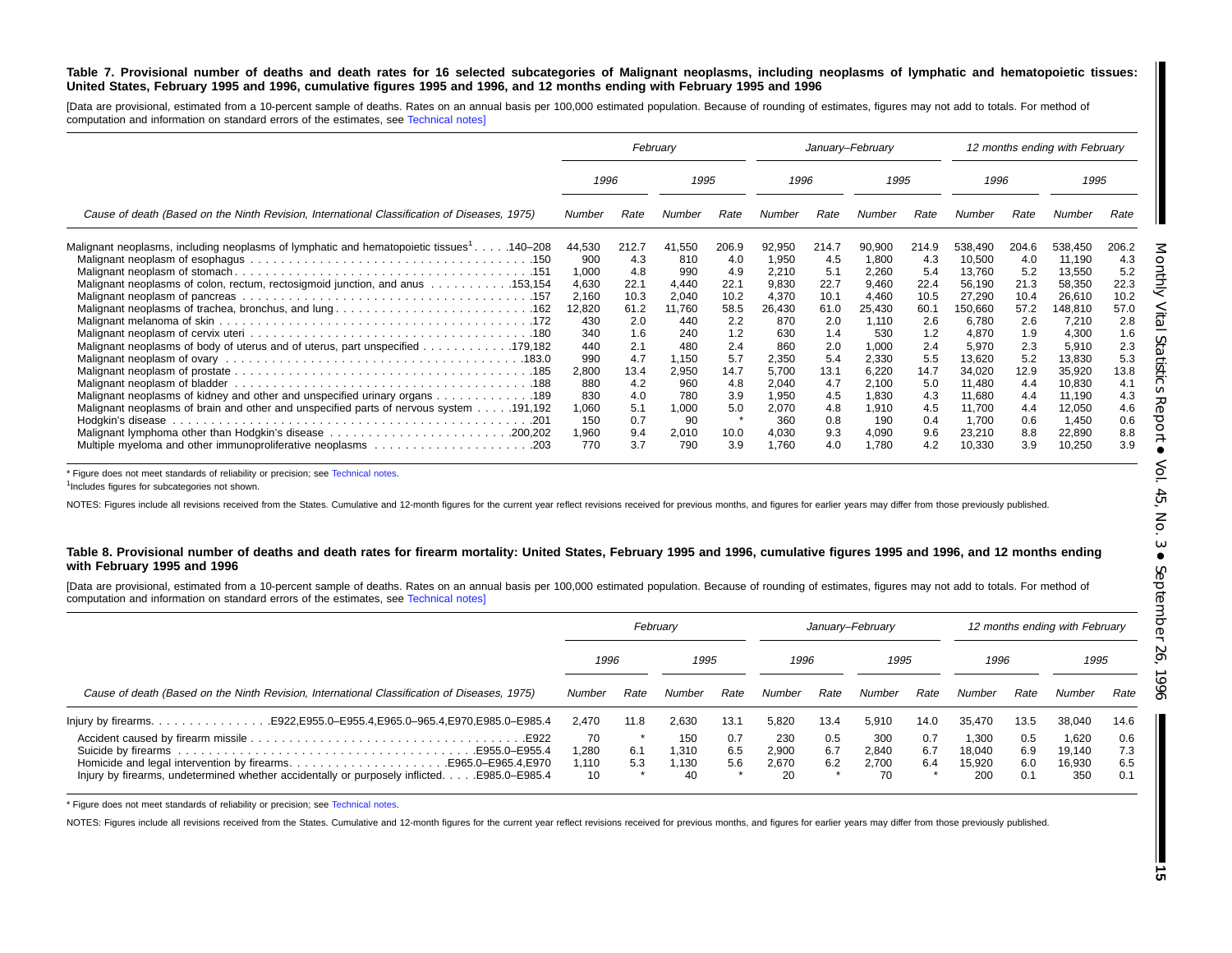#### <span id="page-15-0"></span>Table 9. Provisional number of deaths under 1 year and infant mortality rates, by age and for 10 selected causes: United States, February 1995 and 1996, cumulative figures **1995 and 1996, and 12 months ending with February 1995 and 1996**

[Data are provisional, estimated from <sup>a</sup> 10-percent sample of deaths. Rates on an annual basis per 100,000 live births. Because of rounding of estimates, figures may not add to totals. For method of computation and information on standard errors of the estimates, see [Technical](#page-16-0) notes]

|                                                                                                      | February                                                      |                                         |                                                         | January-February                        |                                                                   |                                                 |                                                                 | 12 months ending with February                   |                                                                                |                                                                             |                                                                                |                                                                               |  |
|------------------------------------------------------------------------------------------------------|---------------------------------------------------------------|-----------------------------------------|---------------------------------------------------------|-----------------------------------------|-------------------------------------------------------------------|-------------------------------------------------|-----------------------------------------------------------------|--------------------------------------------------|--------------------------------------------------------------------------------|-----------------------------------------------------------------------------|--------------------------------------------------------------------------------|-------------------------------------------------------------------------------|--|
|                                                                                                      |                                                               | 1996                                    |                                                         | 1995                                    |                                                                   | 1996                                            |                                                                 | 1995                                             |                                                                                | 1996                                                                        |                                                                                | 1995                                                                          |  |
| Age and cause of death (Based on the Ninth Revision, International Classification of Diseases, 1975) | Number                                                        | Rate                                    | Number                                                  | Rate                                    | Number                                                            | Rate                                            | Number                                                          | Rate                                             | Number                                                                         | Rate                                                                        | Number                                                                         | Rate                                                                          |  |
|                                                                                                      | 2,300                                                         | 741.4                                   | 2,400                                                   | 804.7                                   | 4,700                                                             | 746.3                                           | 5,100                                                           | 799.2                                            | 28,900                                                                         | 747.6                                                                       | 31.100                                                                         | 785.9                                                                         |  |
|                                                                                                      | 1,390<br>880                                                  | 454.6<br>287.8                          | 1,510<br>870                                            | 510.3<br>294.0                          | 2,790<br>.880                                                     | 445.6<br>300.3                                  | 3,210<br>1.870                                                  | 504.2<br>293.7                                   | 18,250<br>10.590                                                               | 472.5<br>274.2                                                              | 19.630<br>11.450                                                               | 496.0<br>289.3                                                                |  |
| 480–487<br>All other causes<br>.Residual                                                             | 20<br>60<br>510<br>300<br>20<br>30<br>40<br>520<br>210<br>540 | 166.8<br>98.1<br>170.1<br>68.7<br>176.6 | 20<br>40<br>500<br>280<br>10<br>90<br>620<br>230<br>600 | 169.0<br>94.6<br>209.5<br>77.7<br>202.8 | 20<br>80<br>950<br>510<br>40<br>100<br>140<br>.210<br>520<br>,080 | 151.7<br>81.5<br>22.4<br>193.3<br>83.1<br>172.5 | 40<br>70<br>1.110<br>680<br>80<br>190<br>200. ا<br>530<br>1,160 | 174.3<br>106.8<br>29.8<br>188.5<br>83.2<br>182.2 | 170<br>370<br>6.010<br>3,390<br>220<br>490<br>1,170<br>7.760<br>2,900<br>6,360 | 4.4<br>9.6<br>155.6<br>87.8<br>5.7<br>12.7<br>30.3<br>200.9<br>75.7<br>164. | 240<br>450<br>6,750<br>3,880<br>180<br>520<br>1,460<br>7,820<br>3,370<br>6,410 | 6.1<br>11.4<br>170.6<br>98.0<br>4.5<br>13.1<br>36.9<br>197.6<br>85.2<br>162.0 |  |

\* Figure does not meet standards of reliability or precision; see [Technical](#page-16-0) notes.

– Quantity zero.

NOTES: Figures include all revisions received from the States. Cumulative and 12-month figures for the current year reflect revisions received for previous months, and figures for earlier years may differ from those previo

**16** T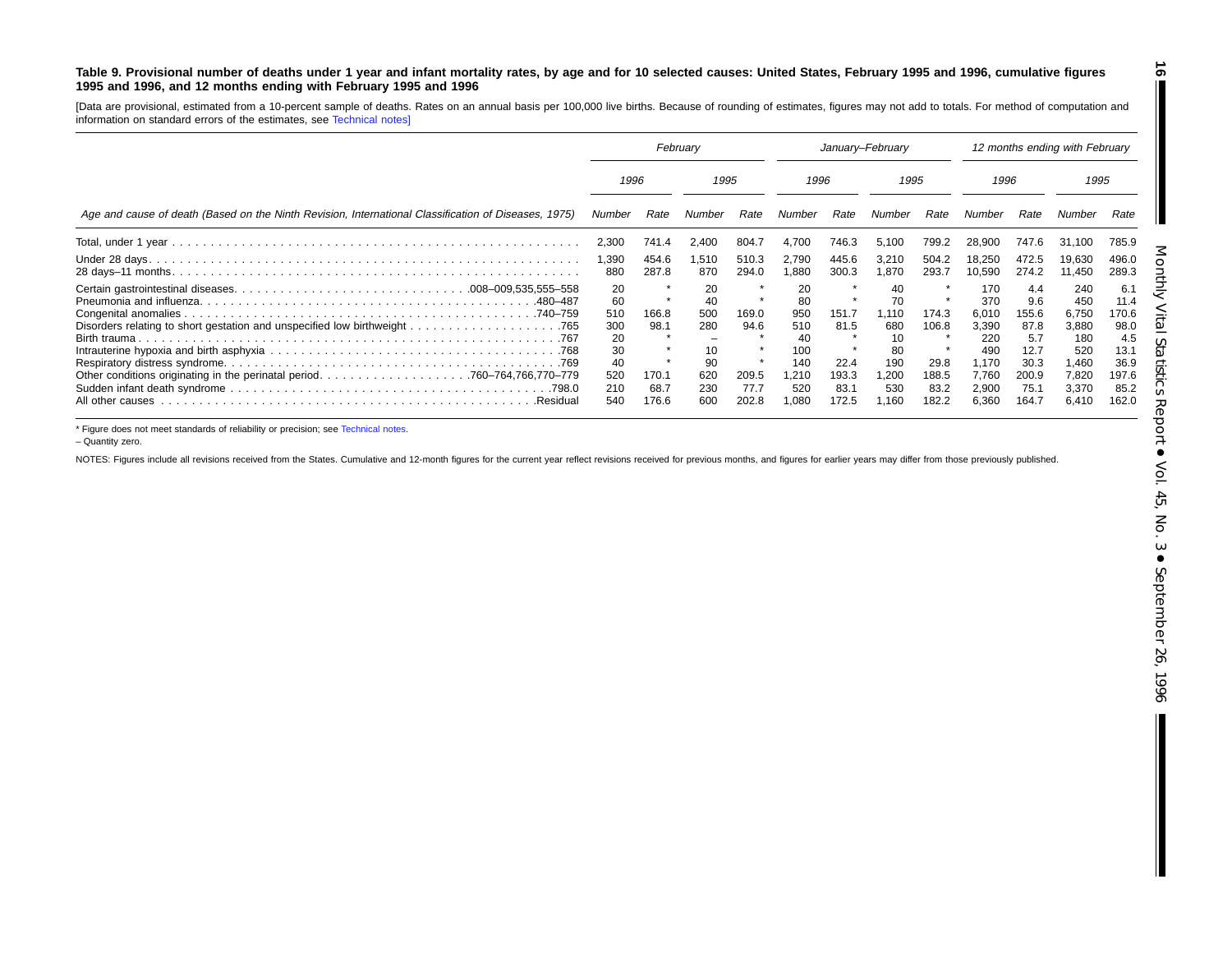## <span id="page-16-0"></span>**Technical notes**

## **Nature and sources of data**

Data in this report are provisional unless otherwise specified and include only events occurring within the United States (50 States and the District of Columbia). Mortality data exclude fetal deaths. Data for the Commonwealth of Puerto Rico are not included in the U.S. totals.

Birth, death, and infant death figures in [tables 2](#page-6-0) and [4](#page-8-0) for each State are estimates by State of residence. These estimates are derived by applying adjustment ratios to the actual counts of certificates for all events occurring in the State and received in registration offices during a 1-month period regardless of date of the event. The adjustment ratios for each data year represent the observed relationship between final State occurrence and residence figures for the three most recent years for which final data were available and are expressed as a single ratio for each State. As in previous years, monthly State marriage and divorce figures represent the actual count of all events occurring in the State (State of occurrence) that were received in the registration offices during the 1-month period. Delay in the receipt of certificates in a registration office may result in a low State figure for a given month followed by a high figure for the month(s) in which the delayed records are received. Data for previous months and cumulative data include revised figures received from the States.

Figures for births, deaths, and infant deaths for California in [tables 2](#page-6-0) and [4](#page-8-0) contain adjustments for varying lengths of State reporting periods. Figures for Texas for all events shown in [tables 2–4](#page-6-0) also are adjusted for varying lengths of State reporting periods. The figures for both States are adjusted by the ratio between the number of days in the data month and the number of days in the State reporting period. The adjusted figures are included in the U.S. totals shown elsewhere in this report.

U.S. totals for births, deaths, and infant deaths are based on the State estimates by State of residence and, therefore, in effect, exclude events to nonresidents of the United States. Events to nonresidents of the United States are included in

all marriage and divorce figures. The effect of excluding events to nonresidents from the U.S. totals is small.

## Provisional totals for the United States include estimates for State data shown as not available. Provisional totals for births and marriages for the entire United States include adjustments for observed differences between provisional and final monthly figures.

Divorce figures include reported annulments. The monthly national divorce estimate is obtained by multiplying the total for the reporting areas by the ratio observed between the most recent final annual divorce total for the United States and the provisional total for the reporting areas combined.

*Random variation*—Although the counts in this report are not subject to sampling variability (except the Current Mortality Sample), they may be affected by random variation. When the number of events is small and the probability of such an event is small, considerable caution must be observed in interpreting the data. Such infrequent events may be assumed to follow a Poisson probability distribution. For this distribution a simple approximation may be used to estimate the random variation as follows:

If *N* is the number of events in the population and *R* is the corresponding rate, the chances are 19 in 20 that

1. 
$$
N - 2\sqrt{N}
$$
 and  $N + 2\sqrt{N}$ 

covers the ''true'' number of events.

2. 
$$
R-2
$$
  $\frac{R}{\sqrt{N}}$  and  $R+2$   $\frac{R}{\sqrt{N}}$ 

covers the ''true'' rate.

If the rate  $R_1$  corresponding to  $N_1$ events is compared with the rate  $R_2$  corresponding to  $N_2$  events, the difference between the two rates may be regarded as statistically significant at the 0.05 level if it exceeds

$$
2\sqrt{\frac{R_1^2}{N_1} + \frac{R_2^2}{N_2}}
$$

Additional information on random variation in numbers of events, rates, and ratios may be found in the technical appendixes of *Vital Statistics of the United States, 1990, Volumes I and II.*

## **Rates**

Rates are on an annual basis and, except for infant mortality rates, are per 1,000 or 100,000 estimated population residing in the United States. The populations used for computing these rates are furnished by the U.S. Bureau of the Census. Rates shown in this report beginning with 1992 were computed using populations based on the 1990 Census enumeration comparable to those used for final data. Monthly rates are based on populations estimated for the specific month. Year-to-date rates are averages of monthly rates that have been weighted by the number of days in the corresponding months. Rates for 12-month periods are the sum of events for the period per population estimated at the midpoint of the period.

Infant mortality rates are deaths under 1 year of age for the specified period (monthly, year-to-date, or 12-month period) per 1,000 or 100,000 live births. Births used for computing monthly and year-to-date infant mortality rates are adjusted for monthly variation in the number of births. Births used to compute 12-month rates do not contain this adjustment. Births used for computing infant mortality rates are not corrected for observed differences between provisional and final monthly figures as described earlier in ''Nature and sources of data.'' Because monthly infant mortality rates are based on relatively few events, they are highly variable. Therefore, comparisons of monthly infant mortality rates should be interpreted cautiously; see ''Random variation.''

Age-adjusted death rates are used to compare relative mortality risks across groups and over time. However, they should be viewed as constructs or indexes rather than as direct or actual measures of mortality risk. Statistically, they are weighted averages of the age-specific death rates, where the weights represent the fixed population proportions by age. See chapter 5 of an earlier report (1). The age-adjusted death rates presented in this report were computed by the direct method, that is, by applying age-specific death rates to the U.S. standard million population (2). See also chapter 10 of an earlier report (1). Age groups in [table 5](#page-9-0) were used to compute the age-adjusted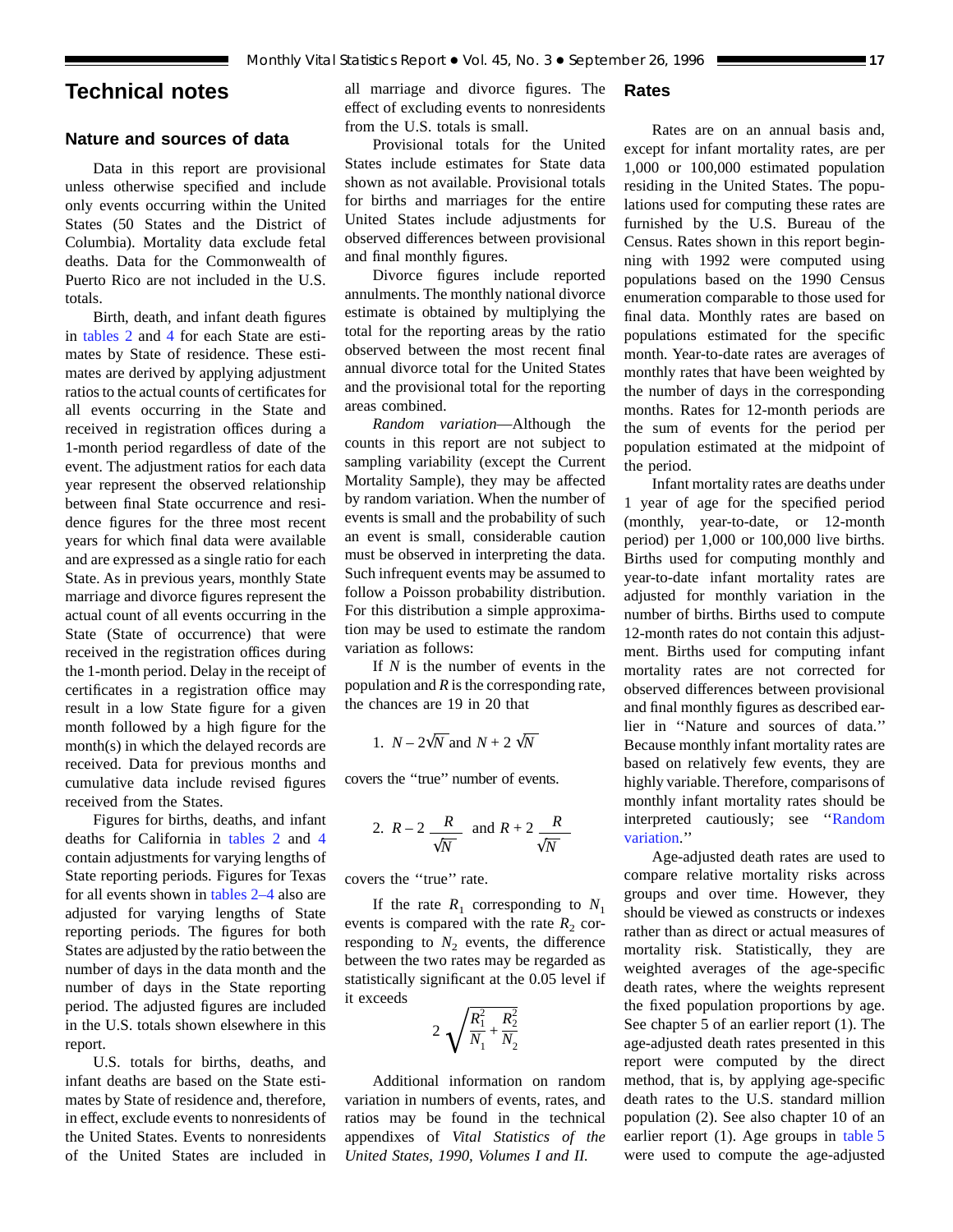rates shown in that table. It is important not to compare age-adjusted rates with crude rates.

## **Current Mortality Sample**

The Current Mortality Sample (CMS) is a 10-percent systematic sample of death certificates drawn each month after the certificates are counted in the State registration offices. Deaths and death rates for the United States by age, race, sex, and cause are estimated based on the sample. Because of the additional time required to select and process the certificates, data based on the CMS are published 1 month after publication of the U.S. and State counts. Complete information concerning the underlying cause of death sometimes is not available when the sample is drawn. As a result estimates based on sample counts for certain causes are biased. Correction for bias is not made in this report.

Estimated numbers of deaths based on the sample were proportionately adjusted to be consistent with estimates based on the count of death certificates received in State registration offices.

*HIV infection*—Beginning with data for 1987, the National Center for Health Statistics introduced categories \*042– \*044 for classifying and coding Human immunodeficiency virus (HIV) infection. The asterisks before the categories indicate that these codes are not part of the

*Ninth Revision, International Classification of Diseases.* Deaths classified to these categories are included in All other infectious and parasitic diseases in the List of 72 Selected Causes of Death and are also shown separately at the bottom of [table 6.](#page-12-0)

*Sampling variability*—Because the estimates of deaths and death rates presented in this report with the exception of total deaths and deaths under 1 year are based on a sample of death certificates, they are subject to sampling variability. The estimated relative standard error in the following table is a measure of the

**Relative standard errors for estimated numbers of deaths from the Current Mortality Sample expressed as a percent of the estimate**

|                                                                                                                                           | Relative standard error<br>of estimate (as percent)                                         |                                                                                                         |  |  |  |  |  |
|-------------------------------------------------------------------------------------------------------------------------------------------|---------------------------------------------------------------------------------------------|---------------------------------------------------------------------------------------------------------|--|--|--|--|--|
| Estimated number<br>of deaths                                                                                                             | 170,000<br>estimated<br>deaths<br>each month                                                | 2,000,000<br>estimated<br>deaths<br>each year                                                           |  |  |  |  |  |
| 10<br>20<br>50<br>100<br>200<br>500<br>1.000<br>2,000<br>5,000<br>$10,000$<br>$20,000$<br>$50,000$<br>$100,000$<br>$200,000$<br>$500,000$ | 94.9<br>67.1<br>42.4<br>30.0<br>21.2<br>13.4<br>9.5<br>6.7<br>42<br>2.9<br>2.0<br>11<br>0.6 | 94.9<br>67.1<br>424<br>30.0<br>21.2<br>13.4<br>9.5<br>67<br>42<br>3.0<br>2.1<br>1.3<br>0.9<br>0.6<br>04 |  |  |  |  |  |
| $1,000,000$                                                                                                                               |                                                                                             | 0 2                                                                                                     |  |  |  |  |  |

sampling error of the estimated number of deaths (or of the estimated death rate) expressed as a percent of the estimate. The first column refers to monthly estimates; the second to annual; cumulative year-to-date totals fall between the two.

The chances are about 2 in 3 that the percent difference between an estimate and the result of a complete count is less than the percent shown. The chances are about 19 in 20 that the percent difference is less than twice the percent shown. A figure based on 100 or fewer estimated deaths has a relative standard error of 30 percent or more and is, therefore, considered unreliable. A rate based on 100 or fewer estimated deaths has been replaced by an asterisk.

Unless otherwise specified comparisons made in the text between death rates based on the CMS were statistically significant at the 0.05 level of significance. Lack of comment in the text about any two rates does not mean that the difference was tested and found not to be significant at this level.

## **References**

1. Feinleib M, Zarate AO, eds. Reconsidering age adjustment procedures: Workshop proceedings. National Center for Health Statistics. Vital Health Stat 4(29). 1992.

2. Grove RD, Hetzel AM. Vital statistics rates in the United States, 1940–1960. Public Health Service. Washington: National Center for Health Statistics. 1968.